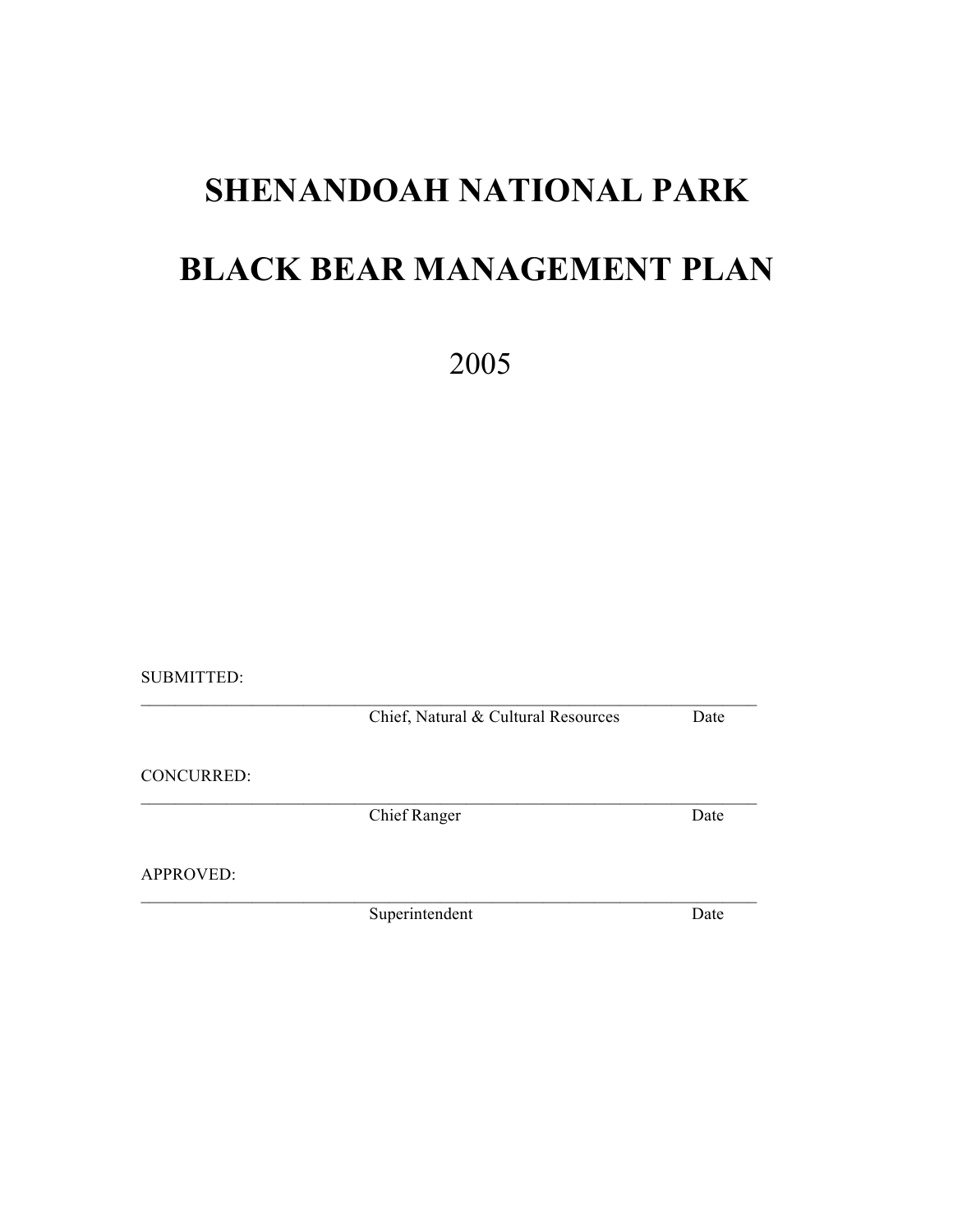# TABLE OF CONTENTS

| I.    |            |                                                                                                                                                                                                                                                        |  |  |  |
|-------|------------|--------------------------------------------------------------------------------------------------------------------------------------------------------------------------------------------------------------------------------------------------------|--|--|--|
| Π.    |            |                                                                                                                                                                                                                                                        |  |  |  |
| III.  |            |                                                                                                                                                                                                                                                        |  |  |  |
| IV.   |            | The Program                                                                                                                                                                                                                                            |  |  |  |
|       | A.         |                                                                                                                                                                                                                                                        |  |  |  |
|       | <b>B</b> . |                                                                                                                                                                                                                                                        |  |  |  |
|       | $C$ .      |                                                                                                                                                                                                                                                        |  |  |  |
|       | D.         |                                                                                                                                                                                                                                                        |  |  |  |
|       | Ε.         |                                                                                                                                                                                                                                                        |  |  |  |
|       | F.         |                                                                                                                                                                                                                                                        |  |  |  |
|       | G.         |                                                                                                                                                                                                                                                        |  |  |  |
| V.    |            |                                                                                                                                                                                                                                                        |  |  |  |
| VI.   |            |                                                                                                                                                                                                                                                        |  |  |  |
| VII.  |            |                                                                                                                                                                                                                                                        |  |  |  |
| VIII. |            |                                                                                                                                                                                                                                                        |  |  |  |
| IX.   |            |                                                                                                                                                                                                                                                        |  |  |  |
|       | A.         |                                                                                                                                                                                                                                                        |  |  |  |
|       | <b>B.</b>  |                                                                                                                                                                                                                                                        |  |  |  |
|       | C.         |                                                                                                                                                                                                                                                        |  |  |  |
|       | D.         | Bear Incident and Damage Summaries                                                                                                                                                                                                                     |  |  |  |
|       |            | 1.<br>Bear Incidents 1979-88, Graph<br>Black Bear Damage by Category, Table<br>2.<br>3.<br>Frontcountry vs. Backcountry Incidents, 79-88, Table<br>Bear Damage, Distribution by Month, 79-88, Graph<br>4.<br>Bear Damage, Type by Percent, Graph<br>5. |  |  |  |

E. Bear Report Forms: Incident & Management Action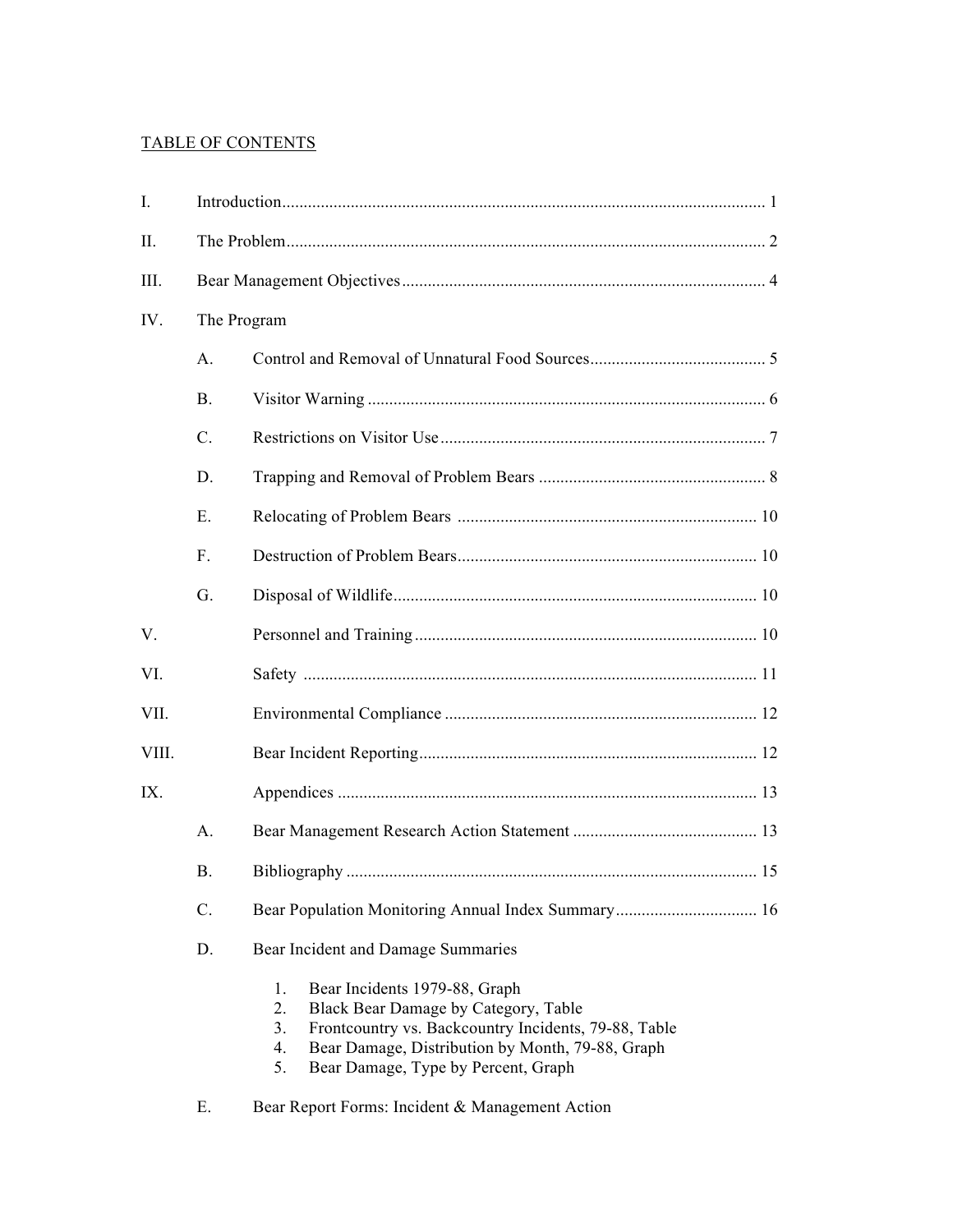#### **I. Introduction**

The eastern black bear (*Ursus americana*) is indigenous to Shenandoah National Park (SNP) and the entire Blue Ridge Mountain chain. When the Park was established, the bear population was so low that sightings were considered rare. Through the protection offered by the Park, the population slowly increased until by the late 1950's there were an estimated 75 bears in the Park. Since the 1960's, much of the Park's hardwood forest has reached mast-producing age. Intensive farming near the Park boundary has increased the availability of preferred bear forage such as apples, peaches, corn, and honey. This abundance of food, coupled with the protection of good habitat, led to a dramatic increase in the bear population between 1960 and 1974.

In 1972, the Park entered into a research agreement with the Virginia Department of Game and Inland Fisheries (VDGIF). The resulting research project consisted of a large-scale trapping program designed to provide information on population density, home range, population dynamics, natality, recruitment rates, growth rates, and mortality. During the four-year period of intensive trapping, over 300 individual bears were processed. Data from this study showed that the Park was sustaining a healthy population of approximately 300-plus animals. Considering that these bears were not evenly distributed over the 306 square miles of Parkland, the population density in good habitat exceeded one bear per square mile, which is considered high even for excellent bear habitat. This research showed that estimated densities in good habitat were roughly 1.5 bears/mi2 in Shenandoah National Park. It should be noted that SNP provides a unique un-hunted preserve that acts as the nucleus for the bear population in Northwestern and Northcentral Virginia. This is especially illustrated by the fact that in 1997, 58% of the state's bear harvest came from the eight counties surrounding the park.

VDGIF data collected from 1991 to 2000 shows that the statewide bear harvest has been increasing at an average annual rate of 6.3 percent per year.

| Year | Total | Counties containing SNP | SNP Counties % of Total Harvest |  |  |
|------|-------|-------------------------|---------------------------------|--|--|
| 1991 | 657   | 306                     | 46.6                            |  |  |
| 1992 | 488   | 272                     | 55.7                            |  |  |
| 1993 | 789   | 328                     | 41.6                            |  |  |
| 1994 | 517   | 259                     | 50.1                            |  |  |
| 1995 | 602   | 287                     | 47.7                            |  |  |
| 1996 | 624   | 257                     | 41.2                            |  |  |
| 1997 | 788   | 458                     | 58.1                            |  |  |
| 1998 | 914   | 355                     | 38.8                            |  |  |
| 1999 | 915   | 469                     | 51.2                            |  |  |
| 2000 | 1000  | 468                     | 46.8                            |  |  |
| 2001 | 874   | 458                     | 52.4                            |  |  |
|      |       |                         | 11-year average 48.2 %          |  |  |

## **Virginia Bear Harvest**

In addition to this, the number of nuisance complaints made to VDGIF has more than tripled from 1980 to 1998. Since 1980, nuisance complaints have increased 44 percent (VDGIF Bear Mgt.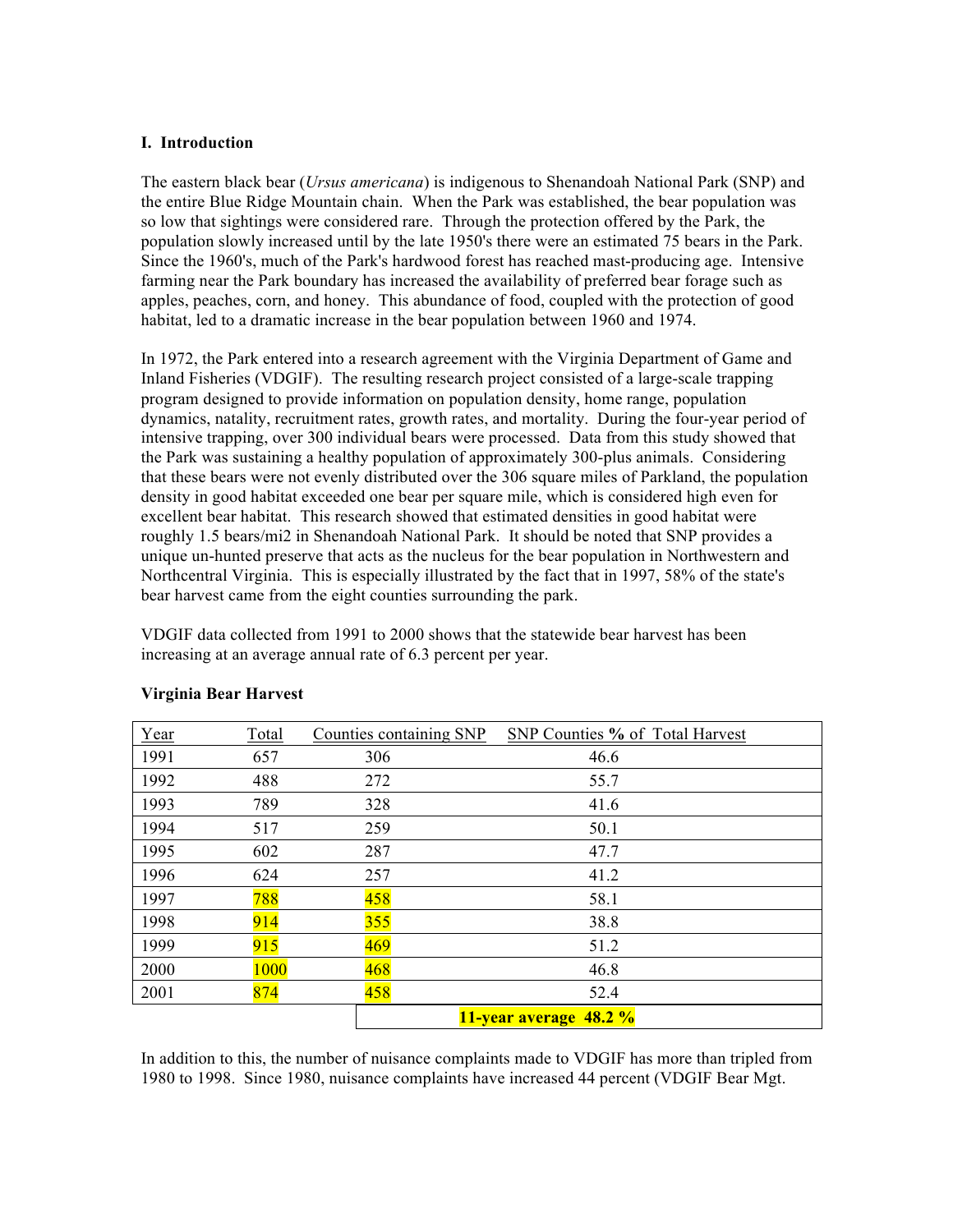Plan – Draft). Additionally, SNP nuisance bear capture numbers have increased from 1991 to 2002.

#### **Nuisance Bear Captures in SNP**

| Year | Total                            |
|------|----------------------------------|
| 1991 |                                  |
| 1992 |                                  |
| 1993 | 0                                |
| 1994 |                                  |
| 1995 | 4                                |
| 1996 | (best estimate – few records)    |
| 1997 | $\frac{2}{5}$                    |
| 1998 |                                  |
| 1999 | (plus one repeat immobilization) |
| 2000 |                                  |
| 2001 | <u>15</u>                        |
| 2002 | 3                                |
| 2003 | 3                                |
| 2004 | 3                                |
| 2005 | 3                                |

The increase in SNP nuisance bear captures, combined with an overall increase in nuisance bear incident reports from 1995-2002, increased bear sightings from 1999-2002 (based on staff observations), and increased harvest numbers from the 8 surrounding SNP counties, all support the assertion that the park's bear population is continuing to grow.

A bear population-monitoring program was designed and implemented in l983. In 2000, this survey protocol was revised and improved to coincide with state and regional survey methods. The new field protocol includes a system of 185 permanently established bait stations which are geographically distributed throughout the Park (refer to project N-49 for details). Bait station surveys are a relatively quick and inexpensive means of tracking populations of carnivores over a wide area. Bait station surveys can be used to determine the relative abundance and distribution of a species and to track gross trends in the population of that species. Bait station surveys do not provide absolute densities or population size nor do they provide answers to questions about food supply, habitat quality and use, survival, or demographics. The bait station survey can not measure or predict black bear density levels (which are probably at or near all time highs) but only visitation rates in the near vicinity. As visitation rates increase or decrease in significant terms and as sustained positive or negative trends emerge, then we may surmise (if what we detect correlates with harvest, mast crop, and other data) that the population is generally increasing, decreasing or remaining generally stable over the long-term.

During the 1960's, it became evident that direct management of the growing bear population was necessary. Large numbers of bears were foraging for human food in the picnic areas, campgrounds, and concession facilities. Property damage incidents increased significantly, and managers became concerned about visitor safety. In 1974, funding was requested to initiate an intensive bear management program. In 1975, all of the Park dumps were closed to the depositing of edible refuse.

In February 1976, a comprehensive Bear Management Plan was implemented. This plan called for a program of three main objectives: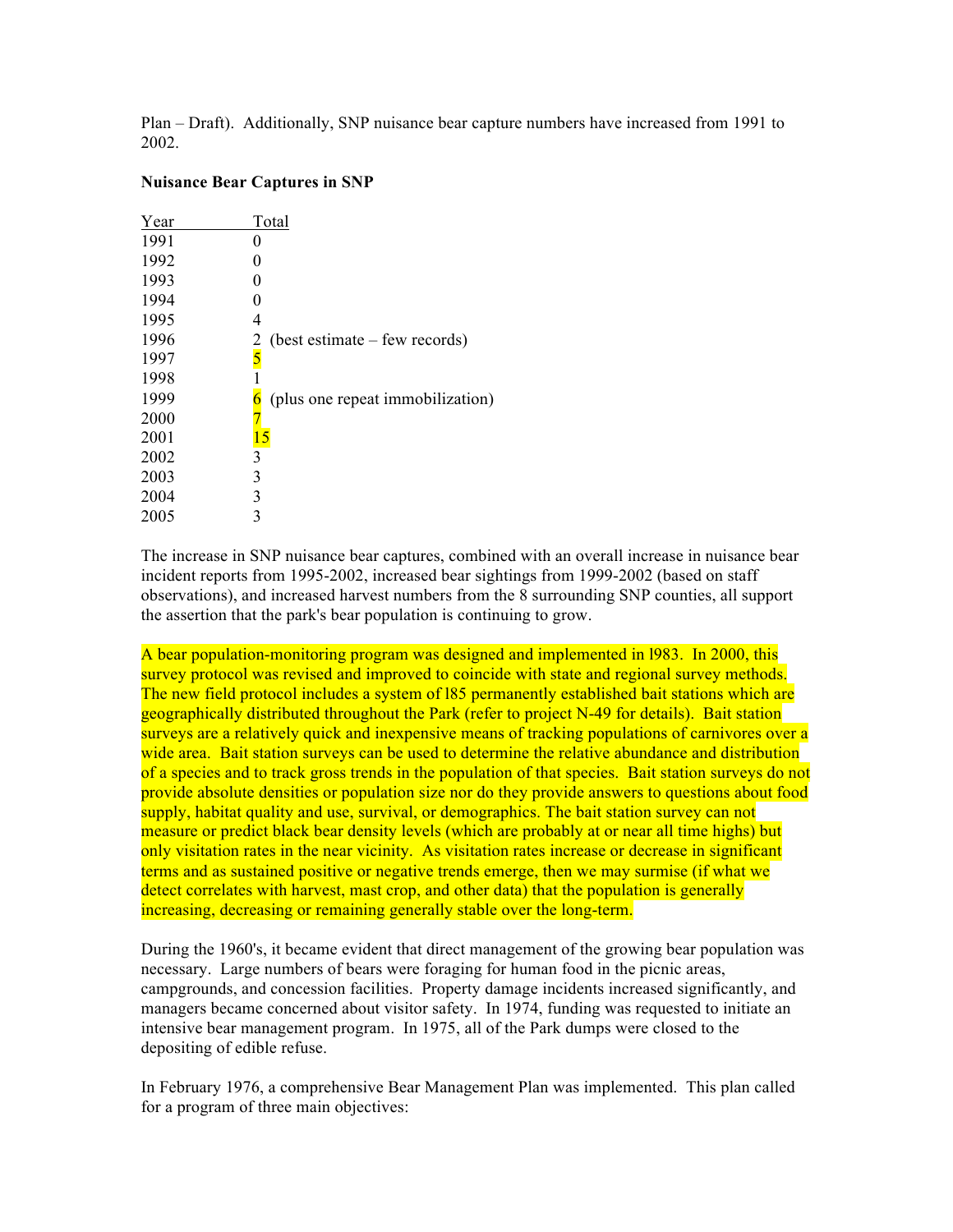- A. To restore and maintain the natural integrity, distribution, and behavior of the black bear population.
- B. To provide for a minimum of adverse bear/human conflicts.
- C. To provide opportunities for visitors to observe and appreciate the black bear in a natural state.

To achieve these objectives, a program consisting of seven elements designed to treat the causes of the problem was implemented. These included:

- 1. Control of all unnatural food sources within the Park.
- 2. Education and enforcement of new food storage regulations.
- 3. Removal of problem bears.
- 4. Reporting.
- 5. Record keeping.
- 6. Public relations.
- 7. Research.

Within six years, bear property damage incidents decreased from 231 in 1975, to 43 in 1981, and property damage was reduced from \$14,672 in 1975 to \$644 in 1981. During this time period, 41 problem bears were removed from the Park and transferred to the State Game Commission for release in remote areas of the State in western Rockingham, Augusta, and Rockbridge counties.

Between 1982 and 1986, both frontcountry and backcountry bear incidents continued to decline reaching a low of less than 10 incidents per year. This low incident rate remained about the same until 1995. During those 13 years, only one or two problem bears may have required some management action per year. Overall, the bear management program initiated in 1975 was very successful, and the objectives as stated in the Plan were accomplished.

However, from 1997 through 2001, nuisance bear incidents and relocations increased dramatically. Most of those centered around the frontcountry areas of Big Meadows, Skyland, Loft Mt., and Mathews Arm Campground. During this time we also saw an increase in reports of nuisance bears outside of the Park boundary (local neighbors having problems with bird feeders, pet food, trash raids, occasional livestock depredation, etc.).

## **Bear management problems have resurfaced which require re-emphasis on frontcountry priorities. This revised plan addresses these developing concerns and revised management objectives.**

Gypsy moth defoliations during the 1986-1995 epidemic caused spotty but heavy oak mortality in certain areas of the forest. Monitoring indicates that gypsy moth-related mortality ranged from 20-100 percent in higher elevations. Dry ridges had the highest mortality since those were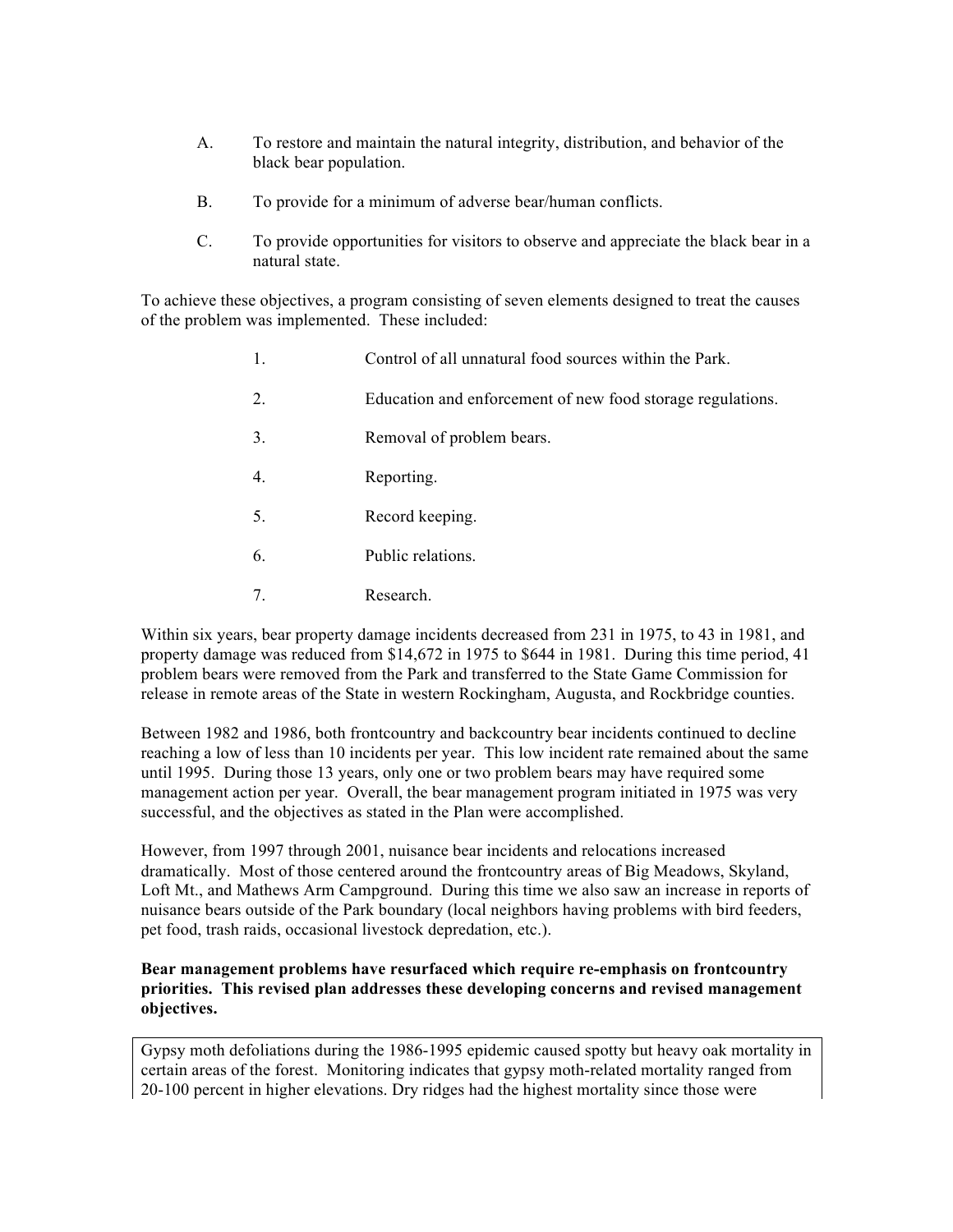predominated by the white oak group, preferred food of the gypsy moth. In the North District, oak mortality was increased by the drought years of 1987 and 1988. In spite of oak mast loss during this time, Kasbohm (1994) found that in the aftermath of gypsy moth-related oak mortality, black bears in the Park were successful in adopting alternative food sources in their search for food. Since 1995, the gypsy moth has remained at endemic levels throughout the park (exception Spring 2002). There exists the possibility for spot-outbreaks in the future, but there is little chance that the gypsy moth will cause large-scale forest change as was seen in the earlier epidemic due to the presence of a natural control agent, *Entomaphaga maimaiga* fungus.

## **II. The Problem**

The Park's bear management concerns continue to be centered around frontcountry areas. From 1997 to 2000 an average of 5 bears were trapped/relocated per year, increasing to 15 bears in 2001. This recent increase, coupled with an overall increase in bear incident reports from 1997- 2001, and increased sightings from 1999-2002 (especially yearlings and sows with 2-3 cubs) suggest that the park's bear population is continuing to grow. Most of these nuisance problems have centered around the Big Meadows Area, Skyland Area, Lewis Mt. Area, Loft Mt. Area, and Mathews Arm Campground. From 1999-2002, Skyland Lodge (and the Dormitories) was a hotbed of nuisance bear problems. Most of the nuisance problems were caused by improper trash disposal, unintentional feeding, intentional feeding, and not securing buildings. However, from 2003-2005, most of those problems were addressed and the number of nuisance complaints and captures have dropped off significantly at Skyland (added 10/24/05).

In addition to this, the number of nuisance complaints made to VDGIF has more than tripled from 1980 to 1998. Since 1980, nuisance complaints have increased 44 percent (VDGIF Bear Mgt. Plan – Draft). Additionally, SNP nuisance bear capture numbers have increased from 1991 to 2002 (see table above in **Introduction**).

The increase in SNP nuisance bear captures, combined with an overall increase in nuisance bear incident reports from 1995-2002, increased bear sightings from 1999-2002 (based on staff observations), and increased harvest numbers from the 8 surrounding SNP counties (see Virginia Bear Harvest table in **Introduction**), all support the assertion that the park's bear population is continuing to grow.

Since 1980, statewide agricultural damage has increased substantially (as it has in the 8 surrounding counties). Over the past decade, the number of bear complaints requiring VDGIF response has increased 44% (VDGIF 2001 Draft Bear Mgt. Plan). The full extent of bear damage experienced by VA residents is not known. Most of this damage is to corn and orchard crops; however, occasional complaints of livestock, and beehive damage are received. If trapping efforts are not successful and depredations persist, farmers are issued permits to kill the offending bears. There seems to be an increase in bears taken by kill permits in the last 4-5 years. This is especially apparent in land just outside the park in Rappahannock and Madison Counties.

Illegal bear poaching continues to be a concern. Bear parts, particularly gall bladders, teeth, and claws bring high prices in parts of Asia and elsewhere, making commercial poaching very profitable. Bears are also poached for their head and hides. It is not known at this time what effects poaching may be having on SNP bear population levels and distribution. However in 1999, a statewide anti-bear poaching operation (SOUP) uncovered a supply of illegal gall bladders and bear paws. This operation was the product of investigations conducted over the last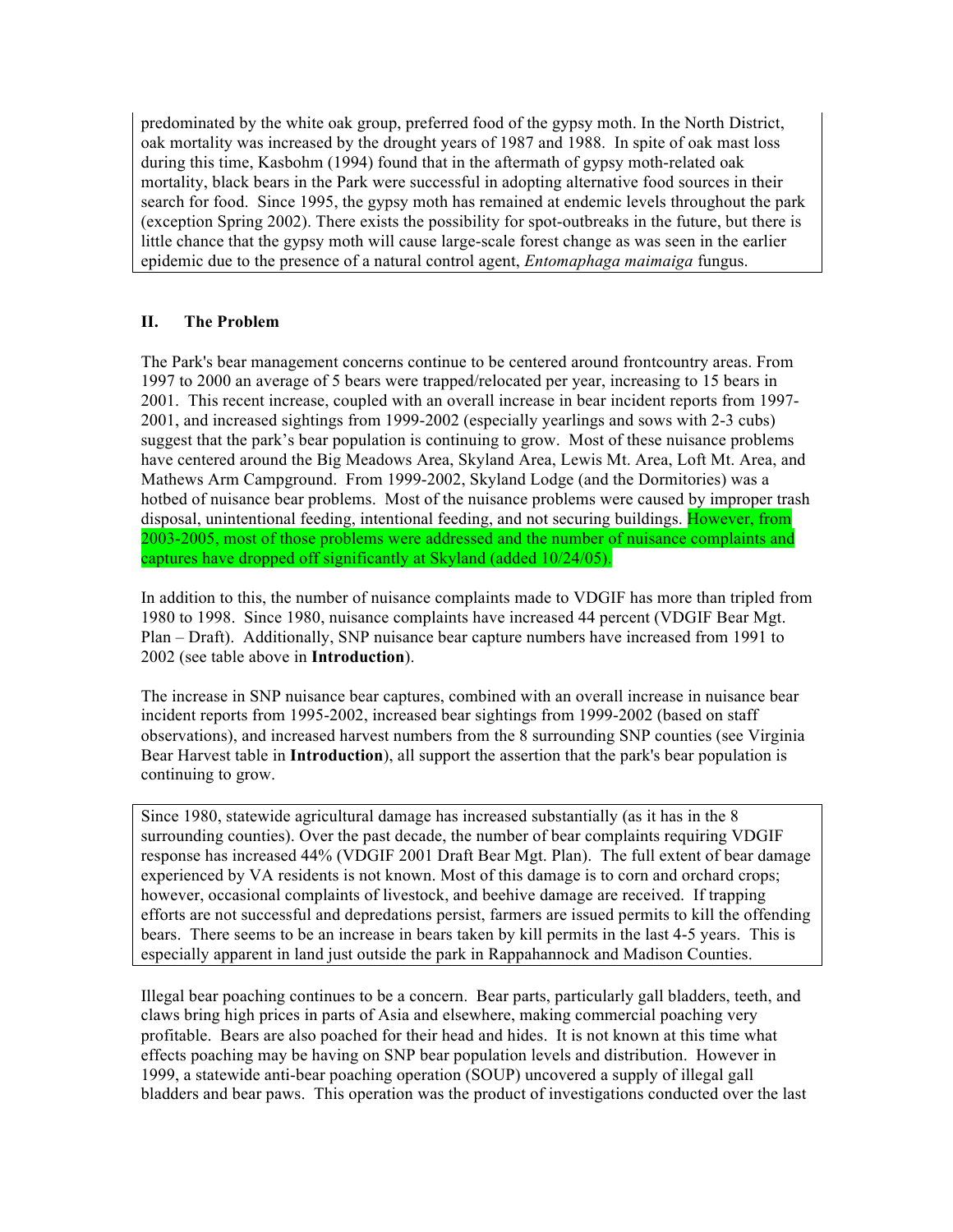16 years that yielded approximately 400 cases related to the illegal trafficking of Virginia Black Bears. Although the full extent of illegal trade remains unknown, research projects suggest only minor bear losses due to illegal harvest. It is doubtful that poaching is having a significant impact on the statewide bear population (2001 Virginia Black Bear Management Plan – Draft).

*There has also been a recent increase in neighboring (park) bears being taken by VDGIF kill permit in nearby apple orchards. At this point, we do not know what effect this form of mortality will have on the park's bear population.* 

The physical and topographical parameters of the Park environment contribute in several ways to a unique management situation. The Park has become an island of highly productive wildlife habitat surrounded by human development. In some areas, Industrial and housing developments are replacing suitable bear range adjacent to the Park. As more and more large farms and forest tracts are subdivided and developed, the ability of the bears to freely disperse will be hampered. In addition, this development often results in posting of private property against hunting. The legal harvest of bears from adjacent lands has been the only means of removing excess animals (typically, two thirds of the legally harvested SNP bears are males). If hunting (access) was gradually curtailed, the increased bear population could greatly magnify bear management problems in the Park's frontcountry, backcountry, and on private lands along the Park boundary.

When the Park was established, most of the more fertile lowlands and large hollows were not included because of their economic value as agricultural areas. This resulted in the present configuration of the Park consisting of a 90-mile section of the main Blue Ridge and numerous contiguous side ridges. Only the smaller hollows between these side ridges were included in the Park. The resulting serpentine boundary line produces a ratio of boundary to Park acreage that is very high. To encompass the Park's ~196,000 acres, the boundary is 351miles long. This is a ratio of one mile of boundary for every 553 acres. If the Park were square or rectangular, as is the case in many parks carved from public domain, the ratios would be one mile of boundary for every 2377 acres. Consequently, *Shenandoah National Park has over four times the edge effect on wildlife habitat than it would with a regular boundary (not really true since much of the actual boundary is not differentiable in terms of vegetative cover change).* In addition, there is four times the amount of adjacent agricultural area for bears to obtain food sources. The predominate forest type in the Park consists of mixed hardwoods. Dominant species on the more mesic sites are red oaks, white oak, red maple, and hickory. Chestnut oak becomes more prevalent on the xeric ridges and higher elevations. The forests have now reached maturity and are generally heavy mast producers. This combination of a diversified food supply produced on the forest edges, concentrated food sources on adjacent agricultural areas, and high mast production from a mature oak/hickory forest within the Park, results in a unique and highly productive bear habitat.

## **III. Bear Management Objectives**

- A. Promote natural processes so as to protect the park's bear population from mancaused threats and forest change impacts.
- B. Continue to implement and enforce visitor use regulations that will deter and reduce illegal wildlife-related visitor behavior. Improve patrol coverage or "uniformed presence" in nuisance bear hotspots (e.g. BMCG, Skyland Lodge, MACG). Continue to investigate and enforce poaching activity.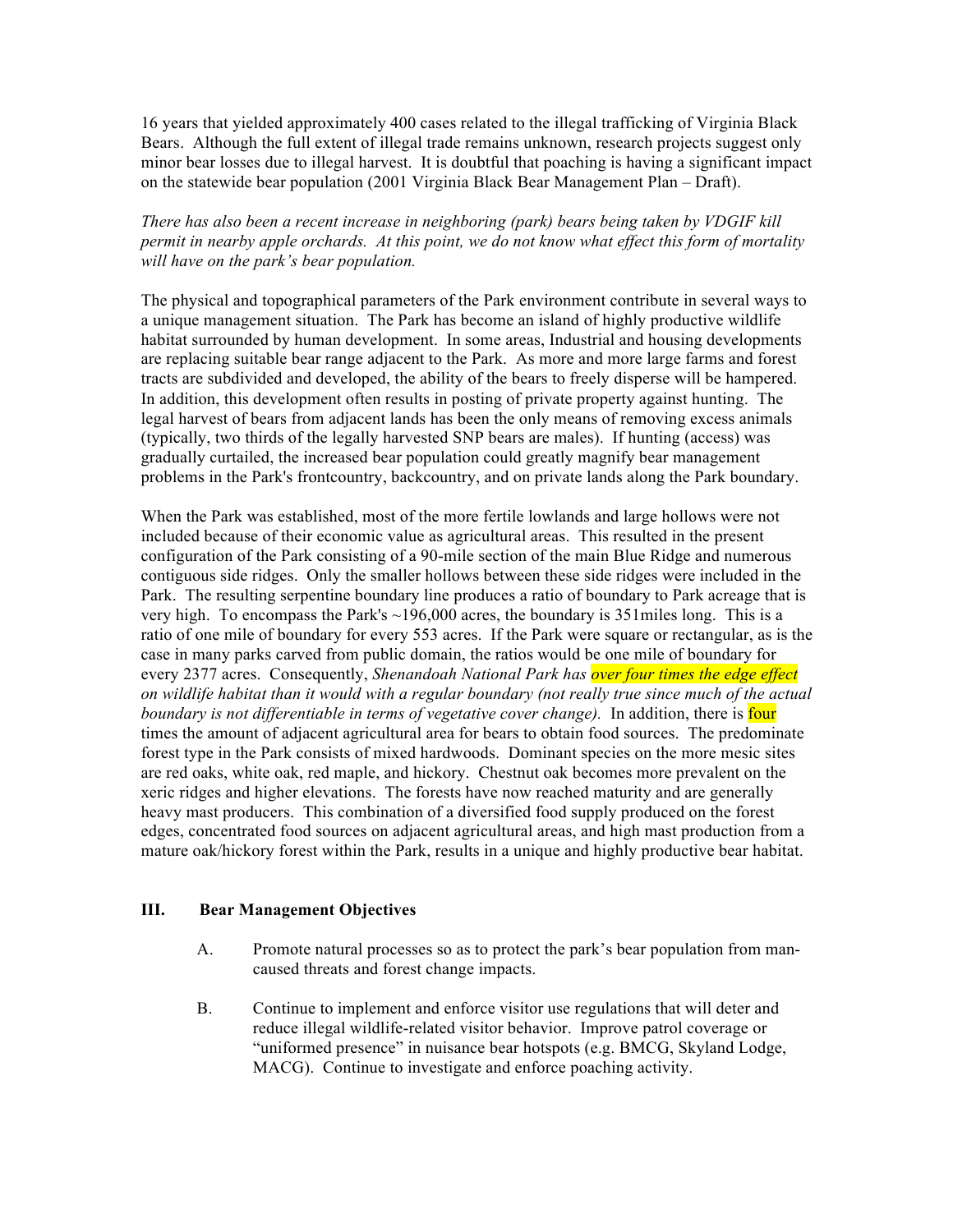- C. Maintain both frontcountry and backcountry use areas in such a way that minimizes human/bear conflicts. This includes improvements (or refinements) in SNP Sanitation management and Concessions (ARAMARK) management.
- D. Conduct targeted management actions that will minimize adverse bear/human conflicts. These actions may include deterrence, exclusion, capture, relocation, and euthanasia.
- E. Increase public Black Bear Awareness/education through a variety of park programs, media, signing strategies, seminars, training, orientation, roving contacts, adjacent landowner phone response, outreach, etc.
- F. Continue to maintain a cooperative black bear management program with the Virginia Department of Game and Inland Fisheries. This includes information sharing (information from statewide harvest totals and kill permits for lands adjacent to the Park), assistance with population or hard mast surveys, program support, and LE coordination with anti-poaching efforts

Bear management in parks that receive heavy visitor use has been recognized as a challenging and often difficult endeavor. In most cases, management programs and actions have been directed at individual animals rather than the population as a whole. The main thrust of this plan will be to manage the population as a continually dynamic resource. In the unique park ecosystem found at Shenandoah, where reproduction and mortality are variable, an individual animal has little impact on the general health and integrity of the total population. Since the Park's frontcountry and backcountry areas exhibit different types of bear problems and management concerns, these two areas will be addressed separately in the plan.

In the backcountry and wilderness areas, management efforts to alleviate bear/human conflicts will concentrate on the altering or controlling of visitor activities rather than taking action against offending bears. This concept is based on the premise that backcountry users are temporarily encroaching on established bear territories. It is more ecologically sound to adjust visitor use patterns to be more compatible with known bear habitat.

Management efforts in the frontcountry will be directed at controlling the presence of bears in the developed areas established for visitor use. We will continue to make every effort to prevent the conditioning (habituation) of bears in these areas. All bears which continue to frequent frontcountry areas and exhibit conditioned, nuisance, or aggressive behavior will be trapped and removed, according to the criteria established in Section D, Trapping and Removal of Problem Bears. (Aversive Conditioning will be used as a first step where appropriate)

The following management actions will be used Parkwide in an effort to mitigate adverse bear/human conflicts. They should be viewed as a step-up plan in which the least restrictive or severe action that will address the problem is used first. If this procedure does not work, then the next action is used. However, since there is a great deal of variability in the type and magnitude of problem bear activity, it may be necessary to bypass some steps or even to go to the most severe action immediately. Thorough field investigations are necessary to rapidly determine the most appropriate management action to be taken.

# **A. Control and Removal of Unnatural Food Sources**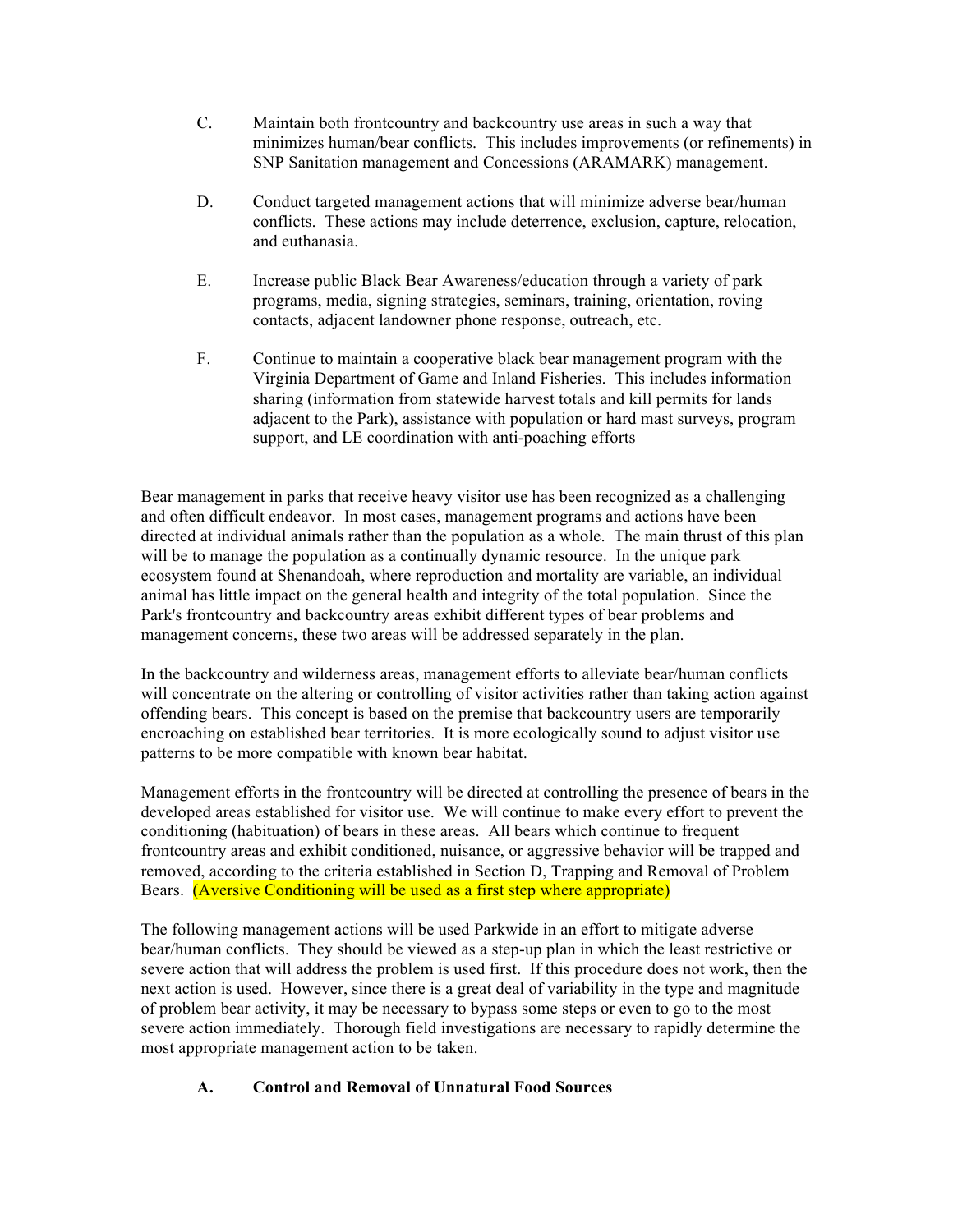Bears are drawn into the vicinity of people by the presence of human food. A major element of this plan will be to continue to remove, to the greatest extent possible, all sources of human food. This will be accomplished in both the frontcountry and backcountry areas of the Park.

## **1. Frontcountry**

- a. Bear-proof trashcans and dumpsters will continue to be used throughout the Park.
- b. Bear-proof dumpsters will be phased in where there have been perennial problems with over-flowing trash cans during high visitation periods. Examples include Big Meadows Campground, Pinnacles Picnic Area, and Big Meadows Picnic Area.
- c. Bear-proof trash houses will be maintained and properly used by the various concession operations.
- d. Park refuse will be collected and transported to landfills outside the Park in such a way as to prevent bears and other animals from gaining access to it. *(Problems currently with the location, animal accessibility, and storage duration of trash in the park "Trash" trucks. Consideration should be given to removing these or building fenced areas to park these in).-dated-*
- e. Food storage regulations will be enforced at campgrounds and picnic areas. As per special regulation, Title36, Code of Federal Regulations, Section 2.10, visitors are required to store food items, when not being prepared for eating, in a vehicle or camping unit which is constructed of solid non-pliable material, or to suspend it at least ten feet above the ground and four feet horizontally from any post, tree trunk, or limb. Special food storage poles (or metal bear-proof lockers at some walk-in sites at BMCG) are located in the campgrounds for use by those campers who do not have any other suitable storage facility.
- f. Regulations prohibiting the feeding of bears (or unintentional baiting) will be strictly enforced. (need to focus more on Skyland Lodge/ARAMARK Dormitory Residents).
- g. The Ranger Division needs to work with the district magistrate to increase the fine for illegal wildlife feeding, harassing, etc. to \$50.00.

# **2. Backcountry**

a. Refuse from trash receptacles maintained in the backcountry (boundary access points) will be picked up frequently enough to prevent trash overflow.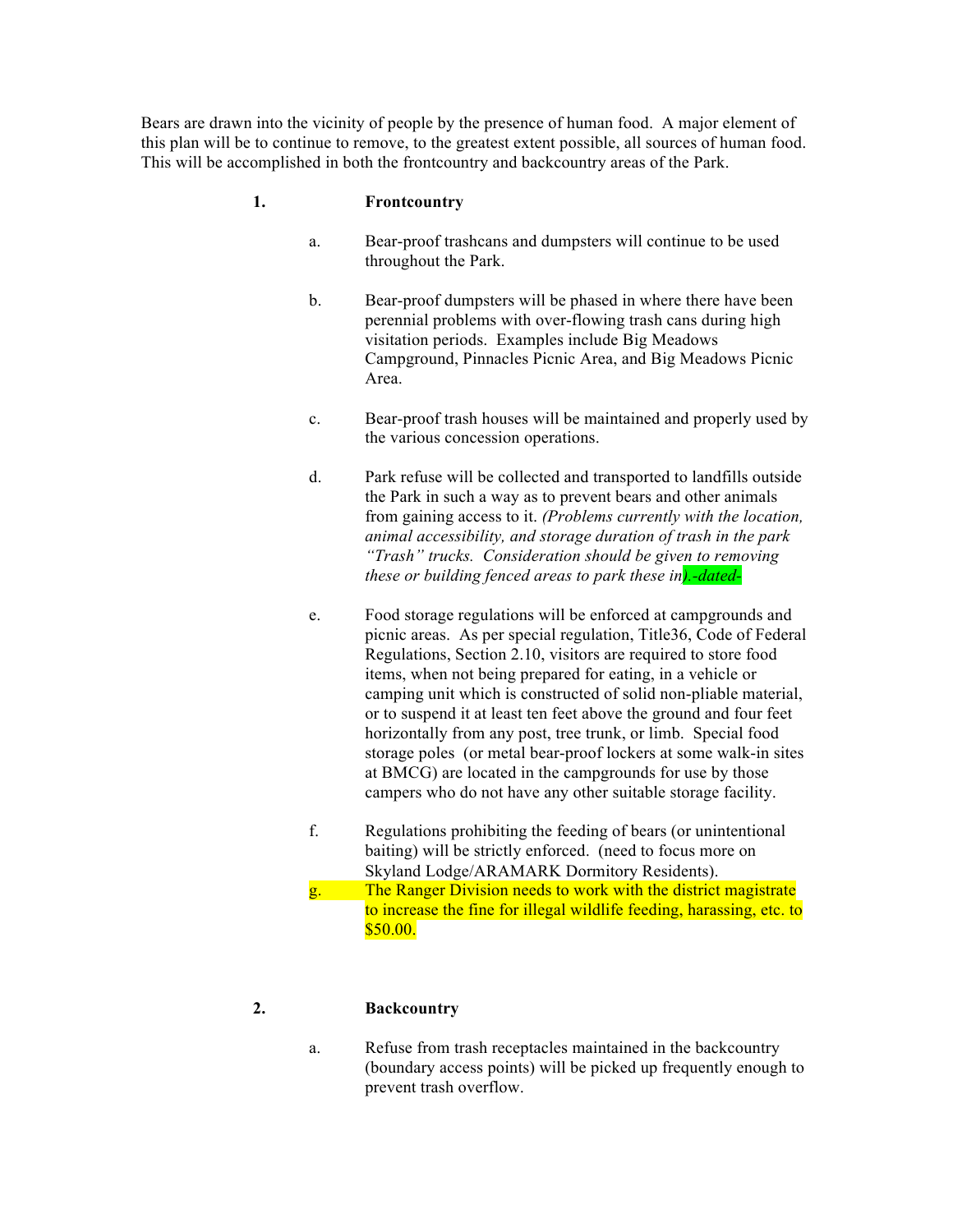- b. Backcountry campers are subject to the same food storage regulations as campground users. The primary method is to suspend the foodsack from a tree limb so that it is at least ten feet above the ground and four feet from the trunk. This procedure is effective in keeping mildly conditioned bears and other wildlife away from foodstuffs. However, aggressive bears showing advanced conditioned behavior are usually persistent enough to get to food sacks even when maximum effort has been made to comply with the regulations. The other acceptable method is to use NPS-approved bear-proof food storage canisters.
- c. Food storage poles will continue to be maintained at trail huts.
- d. Backcountry campers will continue to be required by regulation to pack out all refuse.

# **B. Visitor Warning**

1. Frontcountry

When a bear has been seen frequenting a campground or picnic area, efforts should be increased to warn visitors of the possibility of a bear encounter and to assure **complete** compliance with food storage regulations.

2. Backcountry

When increased bear activity is noticed, such as a sow with cubs being frequently seen, or property/food damage incidents start to occur in a backcountry area, the following steps should be taken:

- a. The incident should be promptly reported to biologists and law enforcement staff.
- b. A general announcement will be broadcast to all backcountry camping permit issuing stations advising them of increased bear activity. An emphasis will be placed on assuring that all campers obtaining permits for the area of nuisance bear activity will be cautioned about proper food storage.
- c. When possible, patrols of the areas should be increased, and all campers in the area checked for proper food storage.
- d. Approved aversive conditioning methods may be applied to the problem bear if an opportunity presents itself, and it is believed that it might have a positive effect (e.g. The bear is in the early stages of nuisance behavior).
- e. These procedures will remain in effect for a minimum *of eight days, or* as long as nuisance bear activity continues to occur.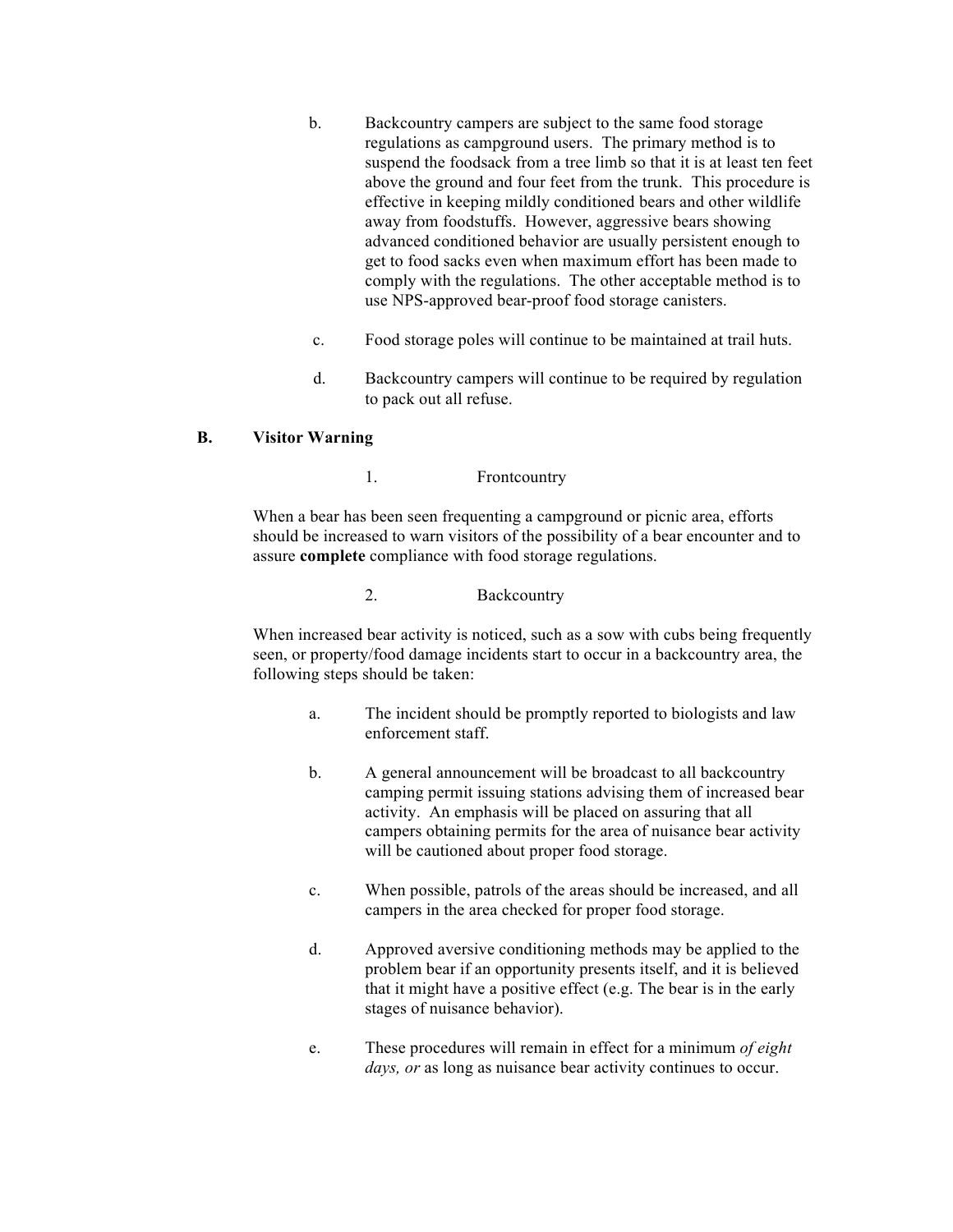# **C. Restrictions of Visitor Use**

## 1. Frontcountry

Only under extreme conditions will campgrounds or picnic areas be closed to the public because of bear activity. This alternative will be considered only when there is a real and demonstrated threat to visitor safety that cannot be mitigated in any other way.

If such a condition occurs, approval for closure will be sought from the Superintendent. The facility will be properly signed *and guarded* to prevent visitor access.

#### 2. Backcountry

When two or more bear incidents occur within a five-day period within a given area, that area may be closed to overnight use. The decision to close an area will depend on the severity of the incidents and the difficulty in closing that particular area.

When one unprovoked incident occurs which results in a visitor injury, the area will be closed to overnight camping, and depending on the nature of the incident, to day-use as well. In the event of an unprovoked bear attack resulting in injury or death, the area will be closed to all travel. The following steps will be taken to effect restrictions of visitor use.

- a. Appropriate field investigations will be made of all incidents.
- b. The district ranger, in consultation with the appropriate staff member of the Natural Resources Division, will recommend appropriate action to the Chief of Natural & Cultural Resources. Approval authority for the restriction of visitor use or the closing of an area rests with the Superintendent.
- c. The standard "aggressive bear, area closed" signs (SNP-259) (see appendix ?) will be posted at all trailheads and trail junctions leading into the problem area.
- d. Park Headquarters will send a general e-mail announcement to all permit-issuing stations advising personnel of the closure. The trails closed to entry or the specific area closed to camping will be specified and backcountry codes given.
- e. No permits will be issued for the trail and area codes specified.
- f. If necessary, patrols will be scheduled to assure visitor compliance. Physical barricades may be placed at trailheads.
- g. Restrictions will remain in effect for eight days unless the bear has been caught or is known to have left the area.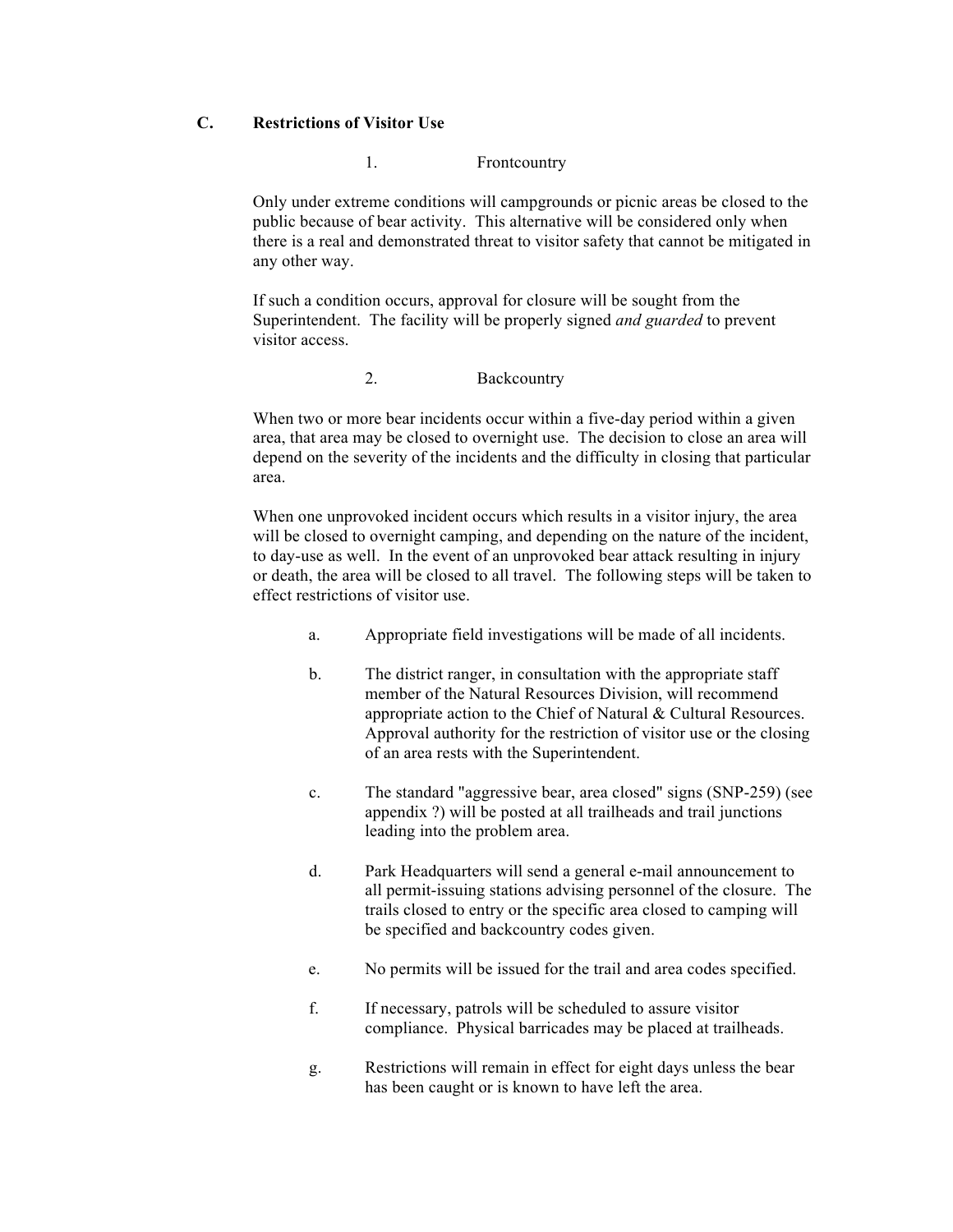# **D. Trapping and Removal of Problem Bears**

The decision as whether or not a particular bear should be captured and removed from the Park should be based on two primary factors:

- (1) Visitor safety
- (2) The probability of the bear being successfully returned to a natural lifestyle.

Black bears are a valuable Park resource. Every attempt should be made to control or adjust human activities to prevent situations from getting to the point that the only alternative is the removal of the bear. Individual bears will pass through developed areas or happen by backcountry campsites during the normal course of their travels. The mere presence of a bear in close proximity to people should not be of major concern. It is the behavior of the animal that needs to be monitored. Bears that have become "conditioned" to the presence of humans behave differently than non-conditioned or wild bears. Examples of conditioned behavior are: (1) the bear cannot be scared away from developed areas or places where food may be present, (2) the bear shows aggression toward humans by walking towards people with teeth bared, or bluff charges, (3) the bear breaks into tents or vehicles, and (4) the bear tries to bite or swat a person who did nothing to aggravate the bear. Bears that start showing these types of conditioned or aggressive behavior need to be managed. In general the following guidelines should be used:

- Bears that show nuisance/conditioned behavior on two or more occasions (severe incidents include; bluff charges, raiding campsites, persistent following (>4 minutes), aggressive behavior, etc.) within a seven day period should be considered for capture and removal unless unusual circumstances exist. *Aggressive behavior includes;head lowering/swaying, jaw popping, raised back hair, bluff charge, low-moan vocalization, and paw stamping.*
- All incidents must be documented on a nuisance bear incident report form.
- Chief of Natural & Cultural Resources (or Branch Chief of Natural Resources) must be notified of incidents before any capture and removal, as well as after unless emergency conditions exist.

## **1. Frontcountry Procedures**

a. Live Trapping with Culvert Traps

The use of culvert-type live traps will be the preferred method of capturing yearling nuisance bears in developed areas, as it requires the least manpower. However, when dealing with an older nuisance bear (2 years or greater) or a previously trapped bear, the use of chemical immobilization capture is often the preferred method. In public use areas, traps can be set either day or night depending on conditions and behavior of the bear. When a bear is trapped, biologists with the assistance of other staff will "work up" the bear at that location. Employees not involved with the immobilization of the bear will be in charge of crowd control and visitor education. Public crowds should be kept at a distance of at least 50 ft. to minimize auditory disturbance and stress to the bear.

All traps will be clearly marked with appropriate danger warnings. In situations where traps are set in campgrounds, the campsite will be either barricaded or roped off to prevent visitors from tampering with the trap.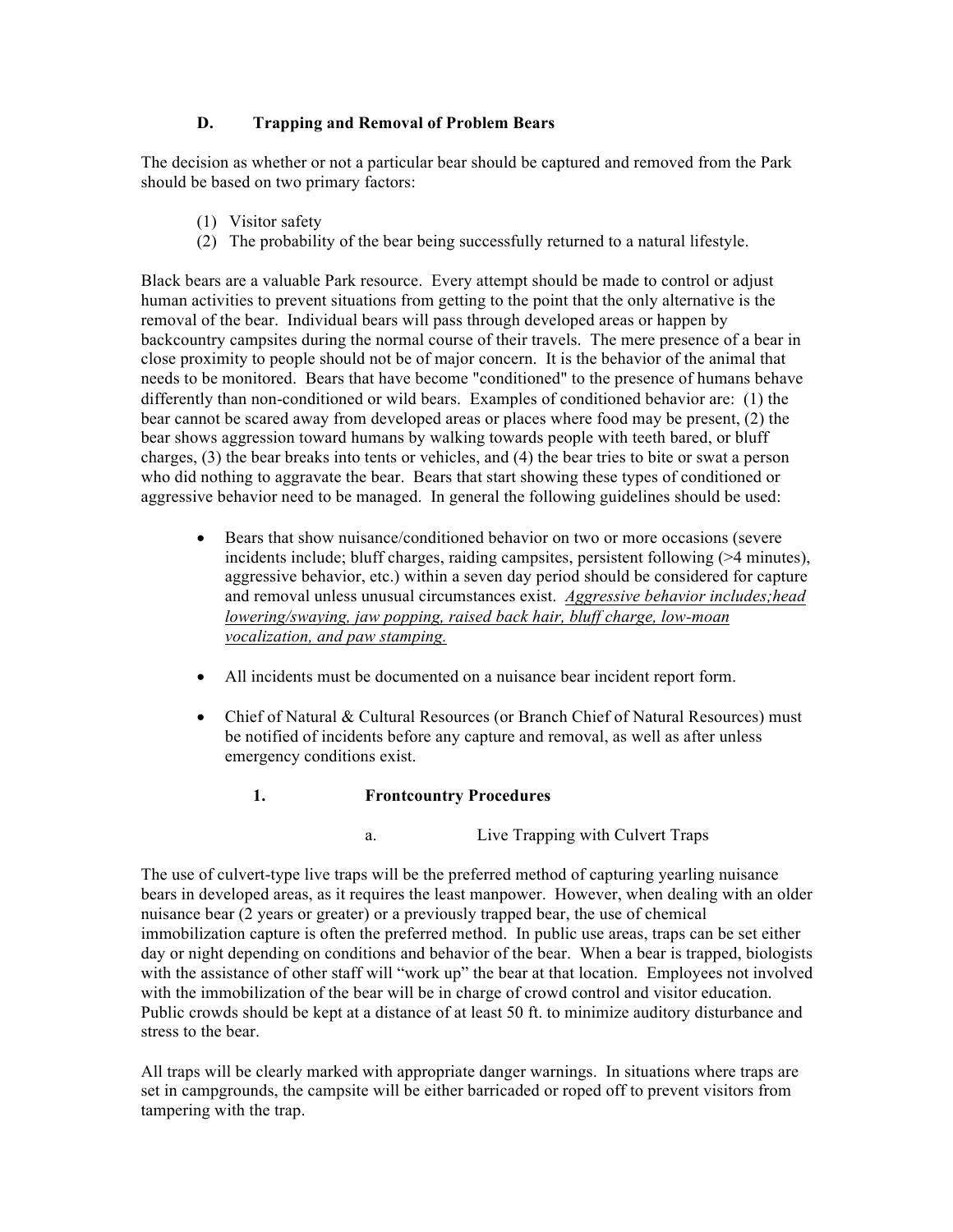#### b. Live Trapping with Foot Snares

Under certain limited and carefully monitored circumstances, foot snares may be employed to capture bears when efforts with a culvert trap have failed. Snares will be set and tended by qualified staff in the Natural Resources Division. Approval to use snares in the frontcountry must be obtained from the Chief of Natural Resources in consultation with the Chief Park Ranger.

c. Capture Weapons

If live trapping a bear is unsuccessful, the use of immobilization drugs administered by capture weapon should be considered. The use of this equipment will be in accordance with the Park Wildlife Handling and Immobilization Guidelines.

Since most capture attempts on free roaming bears occur in public use areas, enough manpower must be available to keep visitors at a safe distance and to provide information to the visitor about the operation. Many visitors are highly concerned about the welfare of the Park bears, others are merely curious. Whenever possible, field rangers should answer questions and provide information about how and why we are capturing the bear. This is not always possible during the capture attempt. Therefore, after the bear is removed from the scene, a ranger should stay in the area for a while to answer questions. It is hoped that this will not only provide education and information for the visitor, but will increase voluntary compliance to basic elements of our bear management program (to minimize human/bear conflicts).

If the bear is to be removed from the Park, transportation arrangements will be made by the Branch Chief of Natural Resources or the Park (Wildlife) Biologist.

Consideration should be given to bears that require removal from the Park during the fall hunting season. When a bear is released in an unfamiliar area, his chances of surviving hunting pressure are greatly reduced until he has had a chance to settle into a home range. In addition to this, consideration should be given to immobilization timing. A bear that is immobilized within 45 days of hunting season may not have completely detoxified the drug, posing a threat to anyone who eats the meat. As of 2001, new ear tags have been made directing hunters to call the Park Biologist before consuming the meat.

## **2. Backcountry Procedures**

Trapping of conditioned problem bears will be attempted only when the specific animal can be identified as the one responsible for the incidents. Culvert traps or foot snares (rarely) may be used. Snares may only be used when the area has been closed to all travel. They should be placed out of sight of the trail and checked each morning. Non-target bears will be released at the capture site.

The live capture of free-roaming bears utilizing immobilization drugs may be attempted only if there is reasonable vehicular access into the area (or the crew is equipped with a stokes litter with wheel and a carry-out team).

## **E. Relocation of Problem Bears**

(dated - below)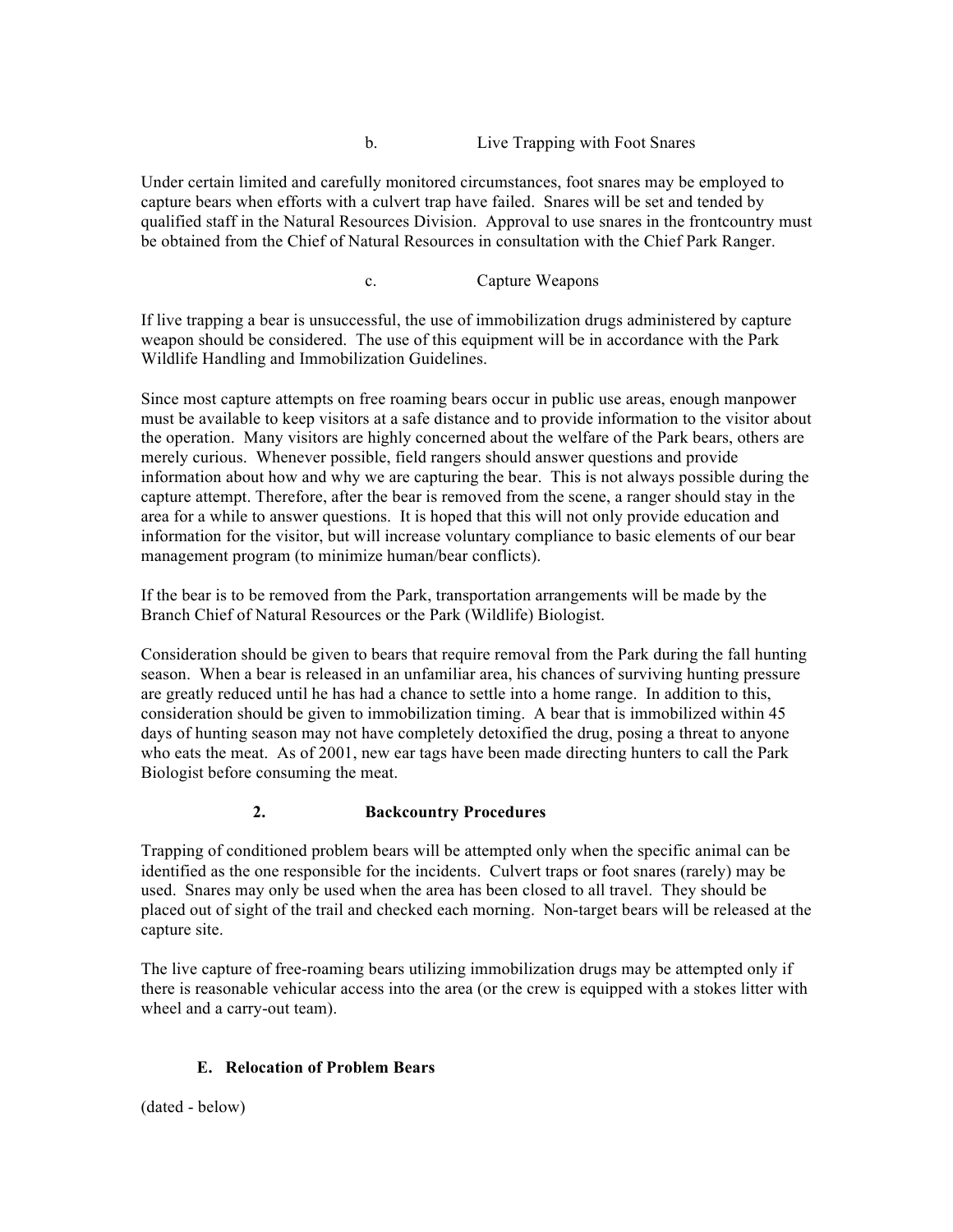In some cases, captured bears will be transferred to the Virginia Department of Game and Inland Fisheries (VDGIF). Bears will not be relocated to areas outside the Park boundaries without expressed permission of the receiving agency. Although we have a cooperative agreement with the VDGIF, it is still necessary to contact the State Bear Biologist working out of the Verona Office to arrange for a bear transfer. The VDGIF usually makes their releases on State-owned lands or national forests. This procedure provides a means by which the State can reintroduce bears into areas with depleted populations. Arrangements for transfers will be made by the Branch Chief of Natural Resources or Park (Wildlife) Biologist.

# **F. Destruction of Problem Bear**

The **district ranger** may recommend that a bear be destroyed if the animal's behavior indicates a real threat to visitor safety or it has been involved in a documented unprovoked attack, resulting in serious personal injury. The authority for destruction rests with the Chief of Natural  $\&$ Cultural Resources unless a field ranger should encounter an actual attack in progress. In such cases, the ranger is authorized to take immediate action and destroy the bear. When it has been decided that a bear will be destroyed, the following procedures will be followed:

- 1. The area will be closed to all visitor access.
- 2. A minimum of two firearms qualified permanent uniformed staff members will be involved.
- 3. The team will be armed with either high-powered rifles, or shotguns loaded with rifled slugs.
- 4. The carcass will be removed from visitor travel areas.

# **G. Disposal of Wildlife**

All wildlife within the park boundary is considered federal property and bears or any body parts thereof shall not be used for personal benefit.

Animals within the park must be disposed of in an approved manner:

- Natural Resources Personnel should dispose of animals with assistance from other divisions. *Carcasses containing no immobilization drug may be buried in a somewhat remote area, using a backhoe to dig a six feet deep hole (minimum).* Carcasses that have immobilization drug in them (recently immobilized, euthanized, etc.) must be transported to the Page County Landfill/Dump and buried at least six feet underground.
- Skulls can be cleaned, cataloged and maintained for interpretative, educational, or research purposes.
- Bear carcasses and/or parts may be assigned on loan to museums, universities or other educational institutions.

# **V. Personnel and Training**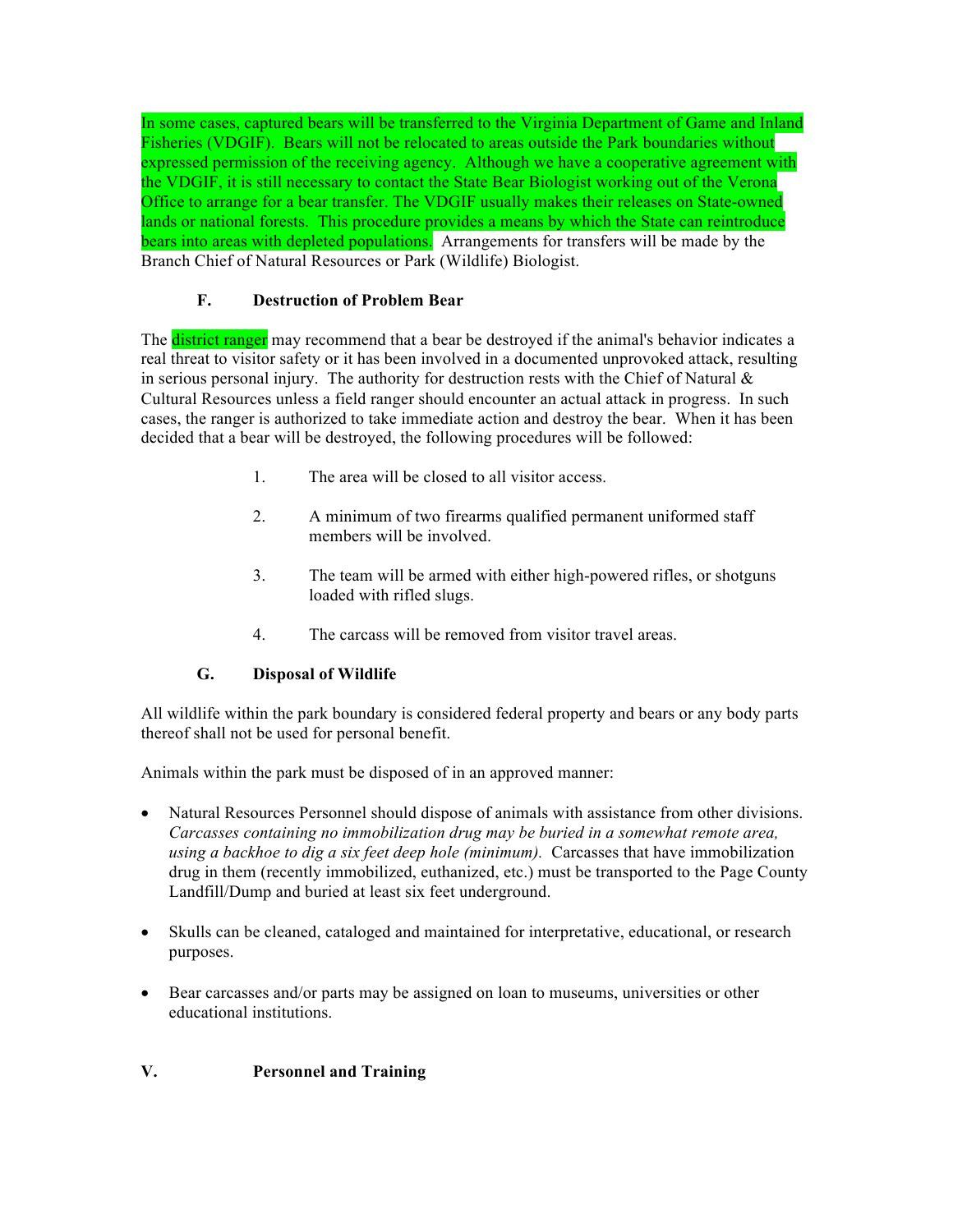The success of this program requires the full support of all field divisions. The primary responsibility for overall program management rests with the Division of Natural & Cultural Resources. Rangers, interpreters, and maintenance staff all have important roles that are necessary for the successful implementation of this plan.

Field personnel responsible for trapping and capture operations will be certified as meeting Servicewide and SNP training and experience qualifications. Certification can be obtained by passing an NPS-sponsored training course that meets NPS-77 guidelines for content and hours. Such courses will be given periodically as needed in SNP and are offered through other NPS Regions and Parks. District rangers will nominate persons on their staff whom they wish to have certified by a SNP training course. The District Resource Specialist will be principally involved along with primary and in some cases, secondary backup personnel as approved through the supervisory chain. The objective is to maintain Parkwide consistency through the use of a fairly small core group of responders. Attempts will be made to organize and conduct "refresher" workshops annually for capture and immobilization procedures, safety and equipment. This will include range qualifications in the spring and perhaps at other times as needed for currency ahead of anticipated "busy" season(s). Every attempt will be made to keep equipment inventories current to prevent shortages during periods of high demand. Details of our training procedure can be found in the SNP Guidelines for the Capture and Drug Immobilization of Wildlife.

Tailgate critique sessions will be held after each capture attempt using immobilization drugs to evaluate the operation and to recommend any changes in future operations.

## **VI. Safety**

Although visitor safety and the safe handling of bears during capture efforts are included in the previous elements; the major concerns are again listed for easy review.

- A. Culvert traps will usually be set in a somewhat secluded section of a public use area (e.g. Campground, Lodge Area, or Picnic Ground). Traps may be set during the day or night depending on behavior. In high use areas, traps may be tripped and secured during the day to eliminate any hazards to visitors that they may be present during daylight hours. Traps will be clearly marked "DANGER" and will be flagged off and signed at all times.
- B. Foot snares will be closely tended when set in or near public use areas. Captured bears will be immediately immobilized and removed from the area.
- C. Capture attempts of free-roaming bears with drugs may be attempted in the vicinity of visitors with extreme caution and visitor awareness. Capture weapons will be handled as dangerous weapons and will be used only by properly trained and certified personnel. During capture operations with visitors observing, one member of the capture team will be designated the visitor information person. He/she will be responsible for providing visitors with project goals and rationale.

Any accidents or injuries will be immediately reported to the Chief Ranger.

D. Necessary precautions will be taken to assure the safe handling of captured bears. Visitors will not be allowed to assist in the handling of immobilized bears.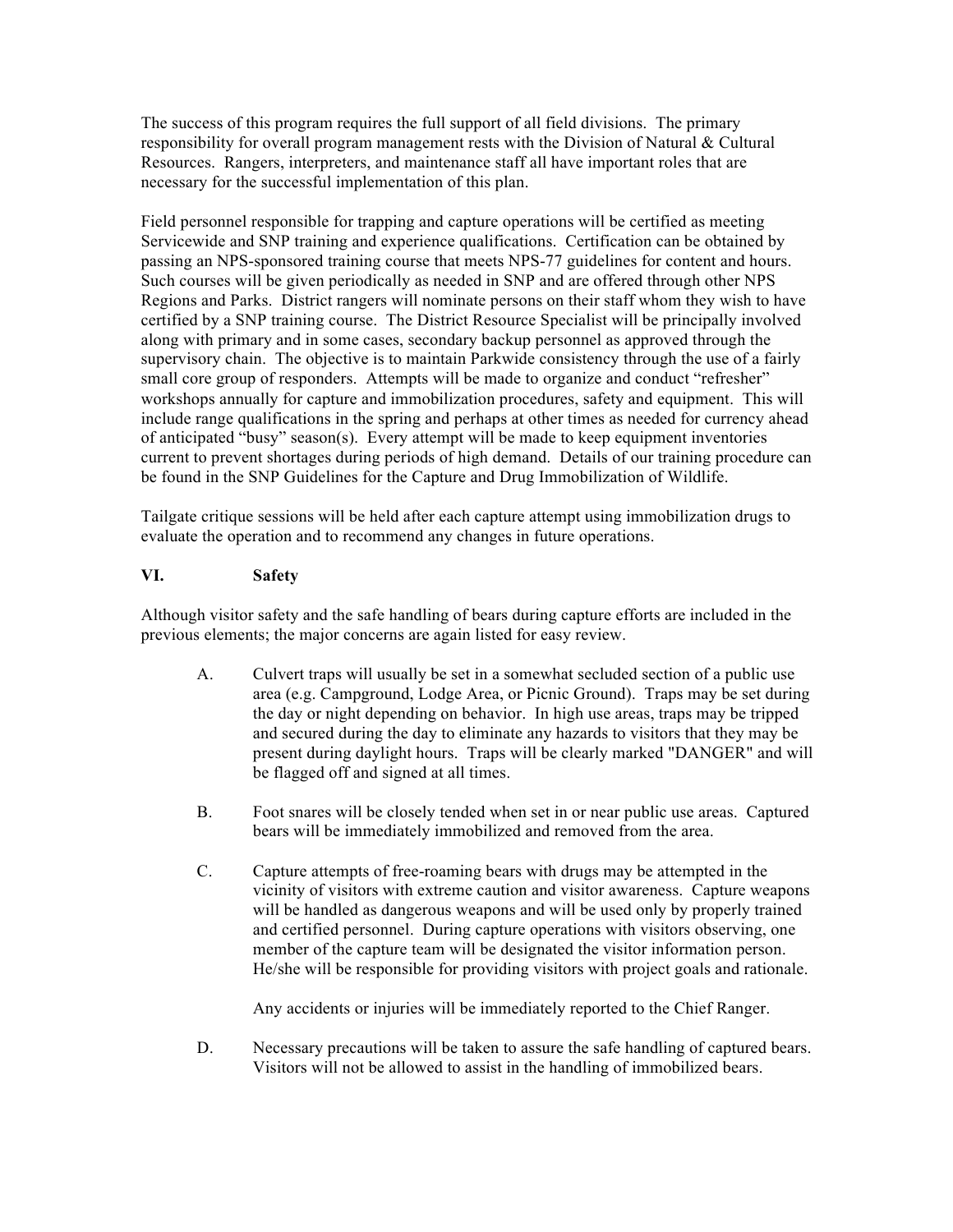- E. Bears in traps will remain on site with a uniformed employee to prevent visitors from tampering with the trap or teasing the bear. Traps containing bears will be locked to prevent unauthorized release of the animal, as well as protection from an unpredictable/aggressive bear.
- F. Drugs used for the immobilization of bears will be stored in locked cabinets or safes in accordance with the Drug Enforcement Agency's regulations for controlled substances. Accurate records will be kept on the amount of drugs received, distributed, and used.
- G. When not in use, traps will be locked and stored in a safe, accessible area.

# **VII. Environmental Compliance**

The actions detailed in this plan were reviewed for compliance with the National Environmental Policy Act (NEPA). It has been judged that these actions are categorically excluded under Appendix 2, 516DM2. Applicable exclusions are: B4, resource plans; D2, minor visitor use restrictions; and E7, removal of individual animals that pose a threat to visitor safety. Further environmental analysis is not necessary or warranted.

# **VIII. Reporting**

Incidents: All incidents involving aggressive or conditioned behavior, property damage, or personal injury will be reported on the Bear Incident/Management Record. It should be noted that individual bears will occasionally pass through or forage in and near developed areas without presenting any management problems. The presence of a bear in these areas should not be reported as an incident until the animal shows conditioned behavior or is seen repeatedly over a several day period.

All requested information on the form should be filled out. The exact location of the incident should be specified. Bear incidents should be thoroughly investigated. It is important to get an accurate description of the bear, and it's behavior characteristics at the time of the incident. Use the back of the form if necessary to thoroughly describe the incident. A DI-134 and Form 10-343 must also be completed for all incidents resulting in personal injury. The report should be forwarded to the Natural & Cultural Resources Division as soon as possible. This procedure allows us to maintain constant, Parkwide awareness of bear activity necessary to predict potential management problems. If a bear is captured, a Wildlife Capture Record (SNP-48) will also be completed. Instructions for this form are found in the Wildlife Capture and Immobilization Guide.

# **IX. Guidelines for Information and Education**

1. The Division of Interpretation and Education, in consultation with other divisions, will set annual priorities for the development of informational materials and programs that address bear management. These items may include posters, newspaper articles, newsletters, exhibits, fliers, signs, brochures, powerpoint programs, webpage, website updates, and radio messages for the park's Information Station. Materials should discuss bear problems, management efforts, results, visitor conduct, proper camping procedures, proper food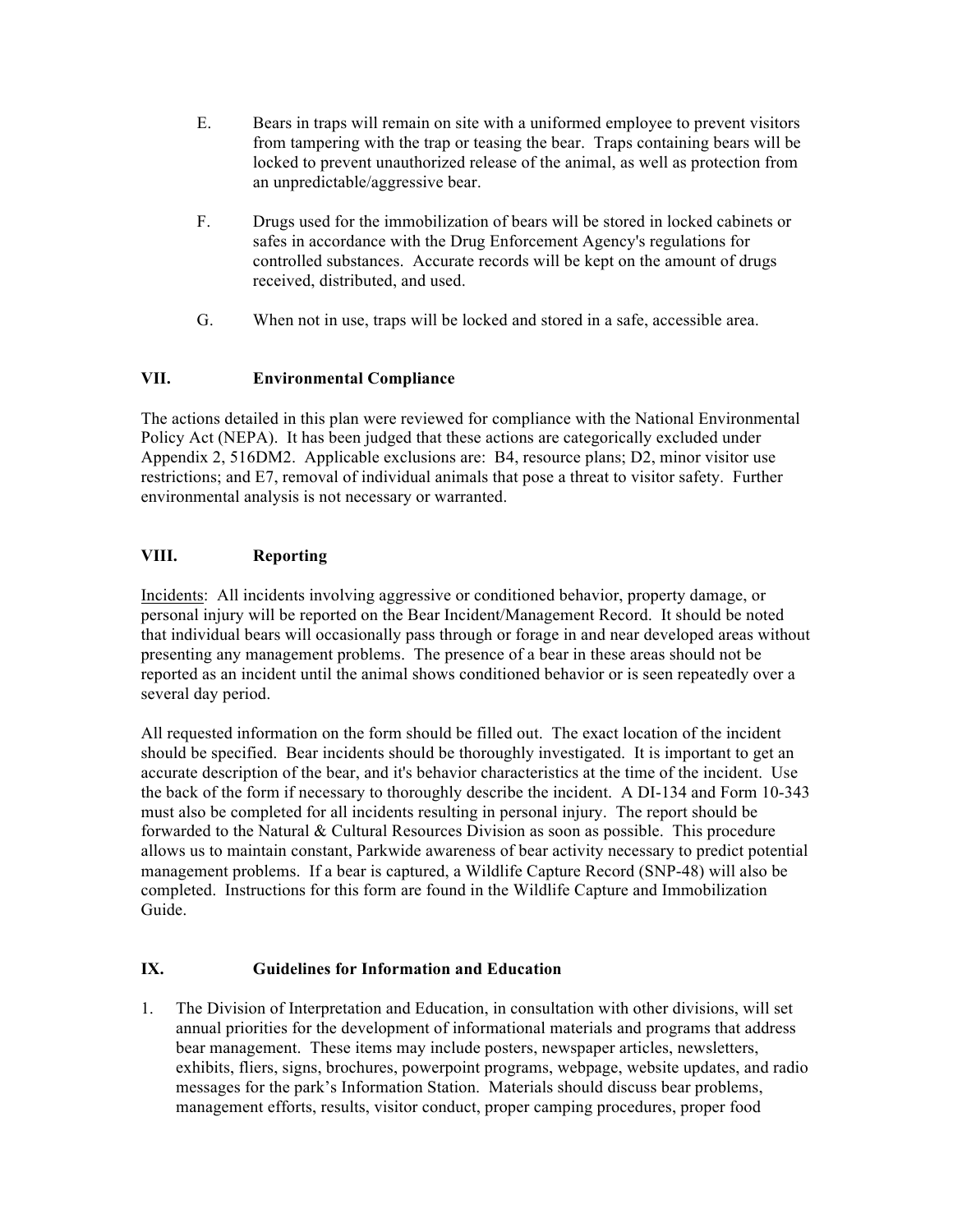storage, trash disposal, and the dangers to bears and visitors caused by careless visitor actions.

- 2. The Public Affairs Office, Division of Interpretation and Education, and the Division of Natural and Cultural Resources will work with the media to disseminate accurate and timely messages to the public. This may include news releases, magazine articles, and radio and TV interviews. Visual, taped, or written information will also be provided to the media when possible.
- 3. Interpretation and Education and Fee Staff will disseminate bear life history and habitat information through appropriate programs and visitor contacts. These may include campfire programs, guided walks, Junior Ranger Programs, and visitor center contacts. Appropriate bear information will be provided to visitors at information/entrance stations. Nuisance bear caution/alert messages will be incorporated into programs when appropriate. Programs may be developed as needed, to present timely updates about nuisance bears, visitor conduct, food storage, and reporting of incidents.
- 4. During periods of Nuisance Bear activity in backcountry areas, bear information will be included with replies to inquiries concerning Backcountry camping and hiking (written, phone, or in person).
- 5. During periods of nuisance bear activity, Natural Resource staff, Fee staff, LE Staff, and/or Interpretation staff will post information at trailheads, campground bulletin boards, picnic grounds, Lodges, and other areas as needed.
- 6. The Ranger Activities Division and Backcountry Permit Staff will provide information to backcountry campers (through direct contacts). Topics will include bear behavior, backcountry conduct, use of foods or techniques that reduce odors, food storage/suspension, and food waste disposal in bear country. Posters, written materials, video programs, and "step by step" displays should be used at permit stations.
- 7. Division Chiefs and Supervisors will ensure that all employees understand their responsibility to effectively answer bear-related questions or to direct to a source for answers. Each employee should be aware of his/her role and responsibility.
- **8.** Natural Resources Staff will present bear information programs during appropriate employee training, providing updates on population trends, bear incident summaries, past nuisance bear management actions, and current nuisance bear management efforts. Other bear-related training will be provided for park employees when necessary or requested. **Mandatory training for all ARAMARK Dormitory Residents (Skyland and Big Meadows Lodge employees) will take place every June. This 1-hour training will cover the importance of minimizing human/bear conflicts, proper food storage, proper trash disposal, ramifications of illegally feeding/baiting bears, visitor and personal safety implications, and proper nuisance bear incident reporting.**
- 9. The Natural Resources staff, and park visitor contact staff will work with the VA Dept. of Game and Inland Fisheries to disseminate bear information to adjacent landowners and visitors regarding proper food storage, animal feed storage, exclusion techniques, and trash disposal. Offsite talks and community outreach will be used to take bear issues and conservation messages to park neighbors, including the need for reporting illegal hunting activity.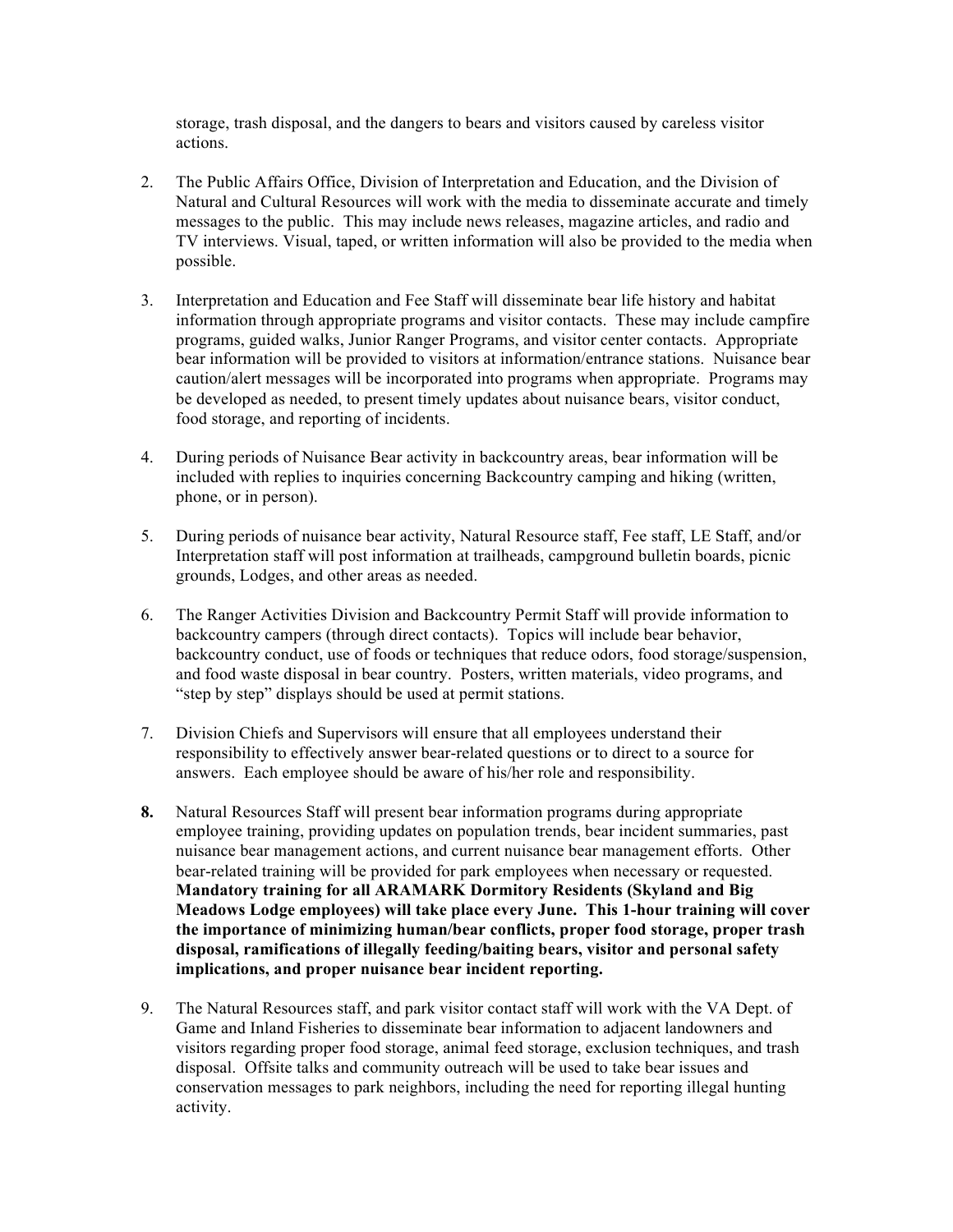10. Interpretation and Education Staff will integrate information about black bear habitat loss and illegal hunting into educational programs (e.g. school programs, lesson plans, and teacher workshops).

# **X. Sanitation and Garbage Disposal**

- 1. All outdoor garbage cans and dumpsters will be bear-proof. Removable plastic liners used in cans should be secured in such a manner to prevent excess liner material from being exposed after the lid is in place.
- **2.** Garbage collection will be scheduled to ensure that **cans** and dumpsters are not over-filled and left overnight. In developed areas, **Maintenance Division, campground hosts, and Fee staff will ensure that all garbage (including aluminum foil) is removed from grills and fire pits.** If garbage containers become overfilled, Maintenance will secure all loose material in other bear-proof containers before dark.
- 3. At Skyland and Big Meadows Lodges, trash and garbage will be packed out at regular intervals that will avoid unreasonable odor, sanitation and storage problems. Garbage will be stored indoors (a trash house) in containers with plastic liners and a sealed lid to reduce odors.
- 4. Information on proper disposal of garbage will be provided to all park residents, concession employees, and ARAMARK Dormitory Residents.
- 5. Bear-proof food storage lockers were evaluated for effectiveness at Big Meadows Campground (30+ walk-in sites). Proper use and compliance was good and they have been proven to be effective. Additional lockers may be provided at other walk-in sites (Loft Mt. CG) if funding permits.
- 6. Storage lockers may be provided at high-use backcountry sites if bear-visitor food incidents become a problem.

## **XI. Guidelines for Enforcement Actions**

- 1. Protection rangers will cite observed bear-feeding (or baiting) and improper food storage violators as appropriate.
- 2. Ranger Patrols will focus around lunch and dinnertime and will target high-use picnic areas and campgrounds where there are perennial food storage and feeding problems. Food and food containers left outside of hard-sided vehicles or camper units constructed of solid material, not properly suspended, or not stored in bear-proof lockers will be cause for a citation.
- 3. Random patrols of the Skyland Lodge and Big Meadows Lodge Dormitory Areas will take place at least one evening per week. Rangers (or Natural Resource staff) will focus on improper trash disposal, intentional feeding, and non-secured buildings (e.g. employee dorms). Citations will be issued as necessary. Park staff will communicate with ARAMARK supervisors as needed.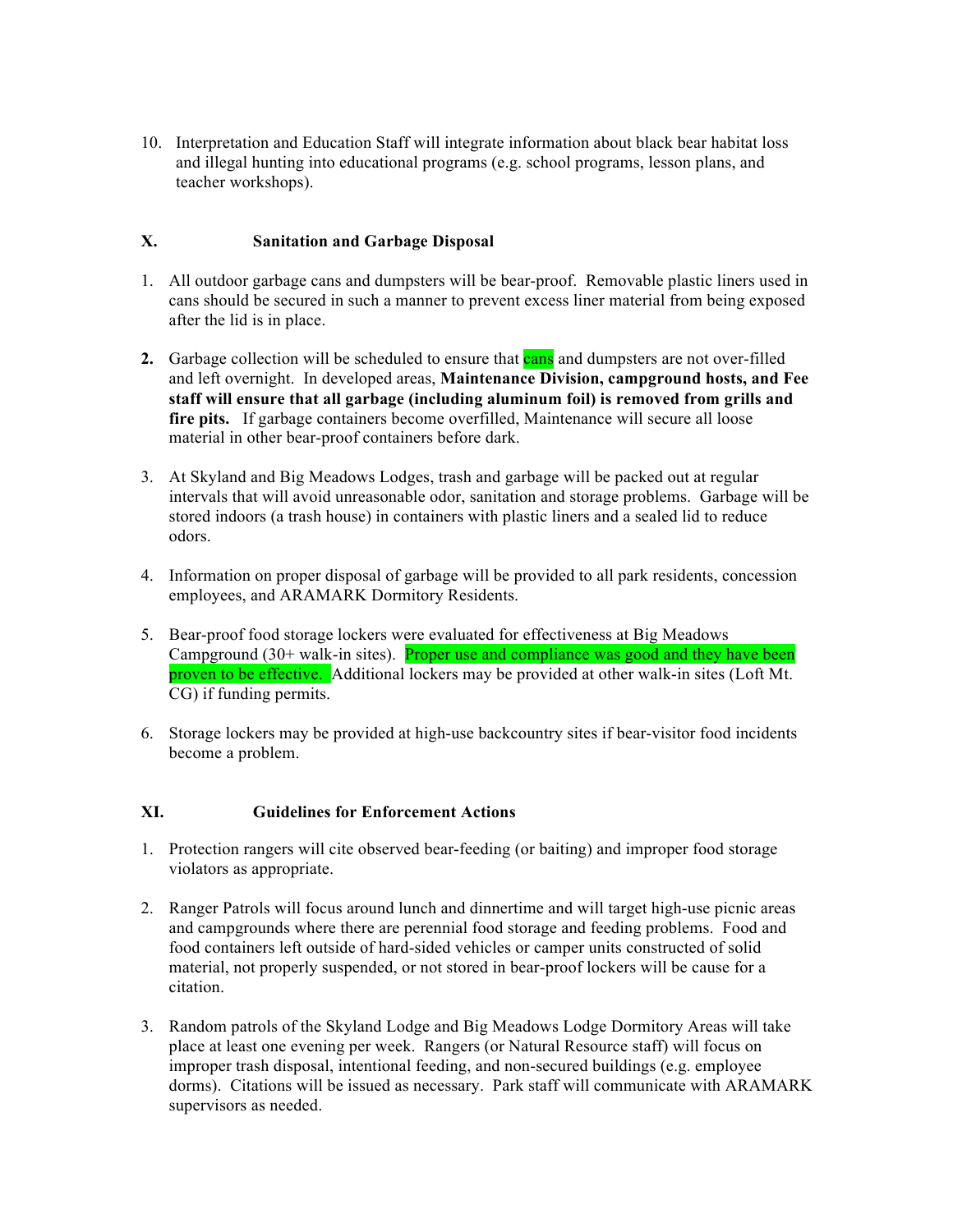- 4. Garbage disposal regulations will be enforced. Backcountry campers will be expected to pack out all trash. They will be cited if they litter, bury their trash, or dispose of it in privies.
- 5. Roadside "Bear Jams" will be the joint responsibility of the Ranger Activities Division (LE and Fee) and the Natural Resources Division. The minimum action required of all park employees will be to inform the Communications Center of the location of the bear jam so that available personnel can take appropriate action. The following is the recommended approach when dealing with a bear jam:

Personnel should first attempt to separate the visitors from the bear, then in a professional manner, get motorists to either clear the area or have visitors move their vehicles completely off of the roadway. Generally, loud noises will move the bear far enough away to either get the motorists to leave on their own or provide time for the ranger to clear the scene. This type of action is only a short-term solution and does relatively little to reverse beggar bear behavior. A few common points of information should be provided to visitors to relieve common concerns that visitors may have. These points should be provided in the explanation.

- Roadside bears are not part of the natural scene.
- Wild bears are afraid of people and do not regularly visit or linger around roadsides during the day.
- Bears conditioned to human presence, food and garbage (panhandlers) lose their fear of humans, which creates a very dangerous situation for both people and bears.
- Panhandler bears develop into very visible animals, which makes them easy targets for poachers. These animals are often taken by poachers.
- Panhandler bears are significantly more dangerous than true wild bears.
- Visitors to Eastern Parks have been seriously injured because they have not maintained a safe distance from panhandler bears.
- Panhandler mothers teach their cubs the panhandling habit, thereby perpetuating the cycle of panhandling.
- Feeding bears human food or allowing them to obtain garbage, often indirectly kills them.
- Everyone has a responsibility to ensure that wild bears remain wild.

# **APPENDIX A**

Bear Management Research Action Statements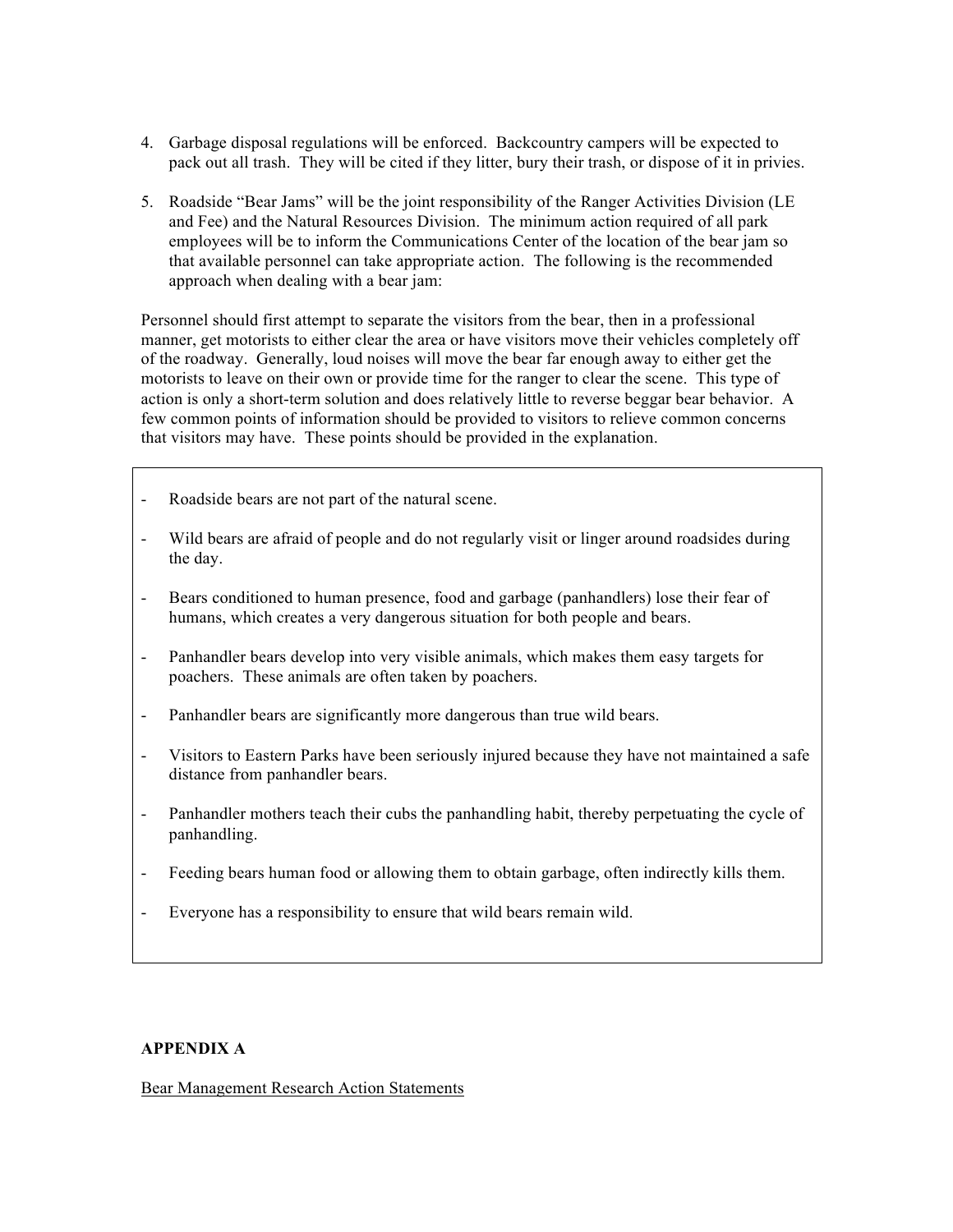The following research action statements define research areas or needs that are necessary to better understand black bear population dynamics and its relationship to visitor use within the Park. In order to develop management actions which deal directly with correcting adverse bear/human interactions in the backcountry and wilderness areas, a thorough understanding of all aspects of bear behavior is needed.

# 1. Black Bear Population Monitoring

The revised (1999) bear population-monitoring program (Bear Bait Station Survey) conducted during early summer each year should be continued.

# 2. The Effects of Poaching on the Bear Population

*The illegal poaching of bears in certain locations within the Park or excessive kill permit mortality in specific areas near the boundary may be effecting local population levels or causing unnatural distribution patterns. Better methods of determining the magnitude of poaching activity and its effects on the resource are needed to protect the bear population from excessive mortality.*

## 3. The Effects of Legal Hunting on Population Levels and Distribution

Hunting pressure adjacent to the Park boundary can be either a positive or a negative influence on population levels. Legal and controlled hunting is the preferred method of removing excess animals from high population areas. Currently, Park management has no method of influencing harvest levels or the establishment of annual hunting regulations or seasons.

# 4. The Effects of increasing numbers of black bears taken by kill permits in adjacent lands.

Since the VDGIF has greatly scaled back nuisance bear trapping efforts (since 2000), more kill permits are being issued by the VDGIF. It appears that more bears are being taken in adjacent lands. Increasing numbers of nuisance bears have been taken in Rappahannock and Madison County orchards in 2001.

# 5. The Effects on High Density Backcountry Use on the Utilization of Home Range by Black Bears

Seasonal high-density visitor use within a bear's home range may adversely affect normal habitat utilization patterns. Repeated disruptions may lead to adverse bear/human conflicts. Visitor use may need to be regulated in currently popular areas to protect critical bear habitat.

## 6. The Effects of Land Use Changes in the Vicinity of the Park on Population Size, Structure, Movement Patterns, and Habitat Utilization

Rapid changes in land use near the Park threaten to drastically alter bear habitat, movement patterns, and mortality from legal hunting. Bear management in the future is very likely to be confounded by conflicting interests of Park visitors and adjacent landowners and hunters. Actions need to be initiated now to set the stage for future mitigation actions.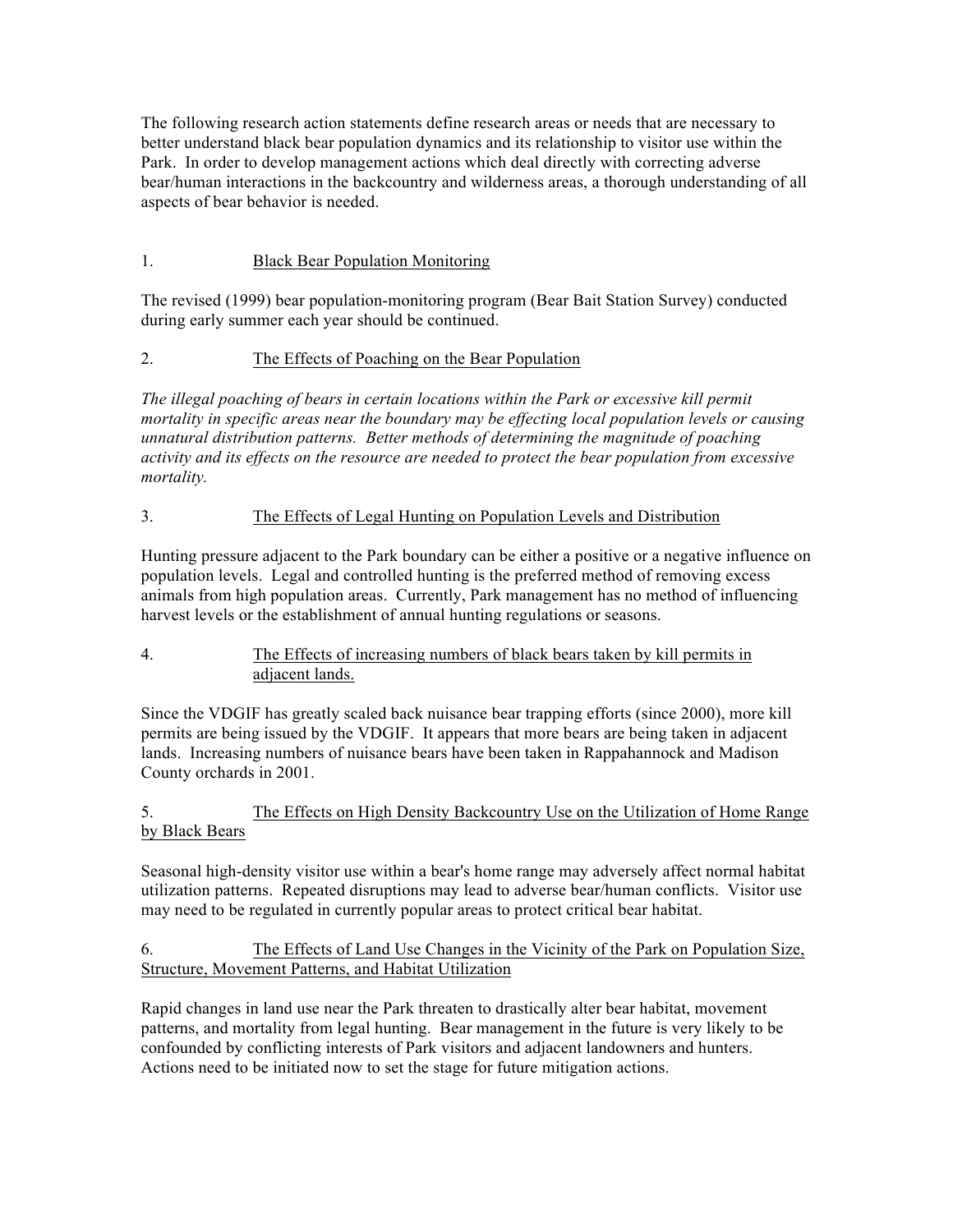#### **APPENDIX B**

#### **Bibliography**

Baptiste, Mary E. 1977. A survey of Visitor Knowledge, Attitude, and Judgement Concerning Black Bears at Shenandoah National Park. M.S. Thesis, VPI&SU. 90 pp.

Carney, Daniel W. 1986. Population Dynamics and Denning Ecology of Black Bears in Shenandoah National Park, Virginia. M.S. Thesis, VPI&SU.

Garner, Nathan P. 1986. Seasonal Movements, Habitat Selection, and Food Habits of Black Bears in Shenandoah National Park, Virginia. M.S. Thesis, VPI&SU.

Garner, Nathan P. and M. R. Vaughan. 1987. Black Bear - Human Interactions in Shenandoah National Park, Virginia.

Raybourne, Jack W. 1975. Ecology and Population Dynamics of Black Bear in Shenandoah National Park. VDGIF. Unpublished technical report.

Vaughan, Michael R., et al. 1988. Population and Habitat Ecology of Black Bears in Shenandoah National Park. NPS Contract Report. 26 pp.

Vaughan, Michael R. and J. Kasbohm. 1989. Response of Black Bears to Gypsy Moth Infestation in Shenandoah National Park, Virginia. NPS Contract Report.

Virginia Department of Game and Inland Fisheries. 2001. Virginia Black Bear Management Plan – Draft. State Management Report, Verona, Virginia. 86 pp.

Whelan, James B. et al. l977. A Problem Analysis of Black Bear Management in Shenandoah National Park. NPS Contract Report. 37 pp.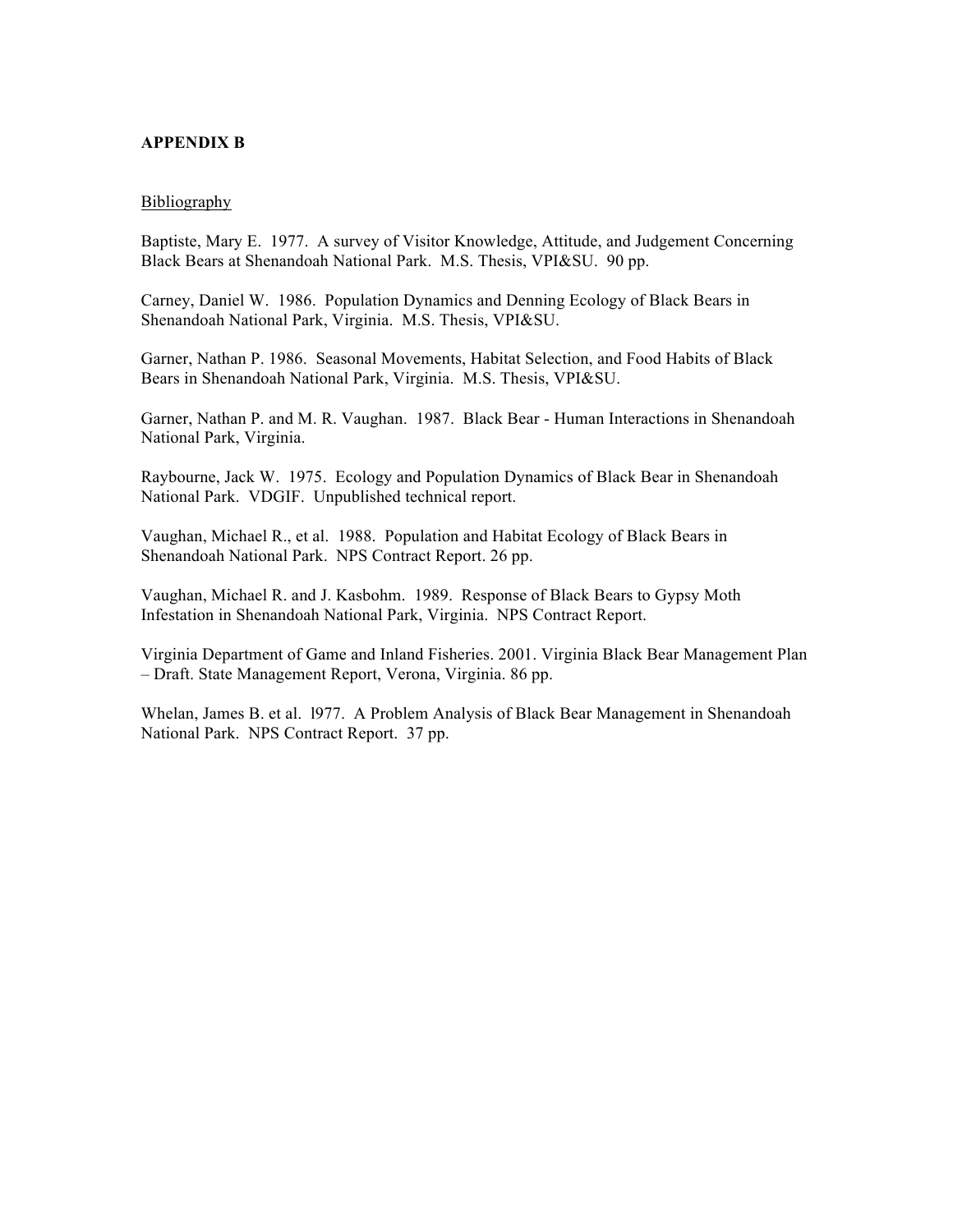## **APPENDIX C**

Black Bear Population Monitoring Annual Index Summary

The latest data reflect bear activity in the near vicinity of transects and or individual stations during those days of July 2000 and June 2001 when baits were suspended from tree limbs. There was a tremendous variability between the two years at both the transect and district level but the parkwide difference between 2000 and 2001 were not significant.

The bait station survey can not measure or predict bear density levels (which are probably at or near all time highs) but only visitation rates in the near vicinity. As visitation rates increase or decrease in significant terms and as sustained positive or negative trends emerge, then we may surmise (if what we detect correlates with harvest and other data) that the population is generally increasing, decreasing or remaining generally stable. This is what the bear bait station is designed to provide over the long-term.

| Year                                 | <b>North District</b> | <b>Central District</b> | <b>South District</b> | Park Average |  |  |  |  |
|--------------------------------------|-----------------------|-------------------------|-----------------------|--------------|--|--|--|--|
| 1983                                 | 8%                    | $7\%$                   | 11%                   | 9%           |  |  |  |  |
| 1984                                 | 30%                   | 20%                     | 31%                   | 34%          |  |  |  |  |
| 1985                                 | 30%                   | 26%                     | 54 <sup>%</sup>       | 36%          |  |  |  |  |
| 1986                                 | 24%                   | 35%                     | 42%                   | 33%          |  |  |  |  |
| 1987                                 | 14%                   | 33%                     | 58%                   | 37%          |  |  |  |  |
| 1988                                 | 14%                   | 27%                     | 58%                   | 35%          |  |  |  |  |
| Lack of Data from 1989 through 1999. |                       |                         |                       |              |  |  |  |  |
| 2000                                 | 20.30%                | 48.30%                  | 26.40%                | 31.80%       |  |  |  |  |
| 2001                                 | 16.90%                | 29.30%                  | 43.40%                | 29.40%       |  |  |  |  |